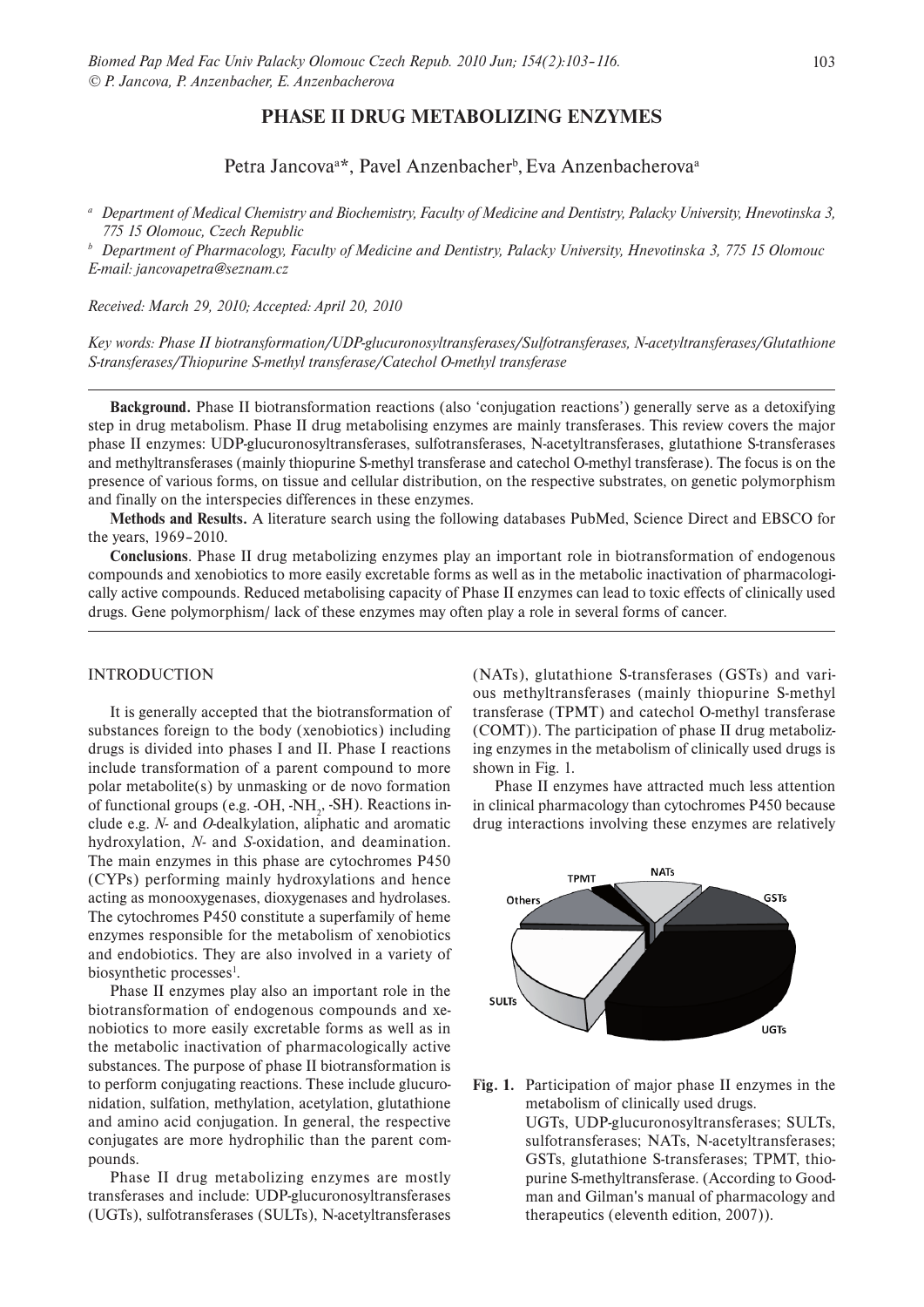rare. Nevertheless, the reduced metabolising capacity of the phase II enzymes can lead to the manifestation of the toxic effects of clinical drugs. Although phase II reactions are generally detoxifying, the conjugates formed may also mediate adverse effects (e.g. conjugates acting as carriers for potentially carcinogenic compounds in the activation of benzylic alkohols, polycyclic aromatic hydrocarbons, aromatic hydroxylamines, hydroxamic acid and nitroalkanes by sulphotransferases) (ref.<sup>2</sup>).

There are also individual differences in metabolic response for both Phase I and Phase II enzymes. Further, both external (smoking, medication, nutrition and effects of the environment) and internal (age, sex, diseases and genetics) factors are known to influence phase II enzymes.

# UDP-GLUCURONOSYLTRANSFERASES (UGTs; EC 2.4.1.17)

UDP-glucuronosyltransferases are the key enzymes of the process known as glucuronidation. The formation of glucuronide conjugates is the most important detoxication pathway of the Phase II of drug metabolism in all vertebrates. In humans, approximately 40–70% of all clinical drugs are subjected to glucuronidation reactions metabolized by UGTs<sup>3</sup>. UGT enzymes are responsible for the metabolism of many xenobiotics (e.g. drugs, chemical carcinogens, environmental pollutants and dietary substances) and endobiotics (e.g. bilirubin, steroid hormones, thyroid hormones, bile acids and fat-soluble vitamins)  $(ref.<sup>4, 5</sup>).$ 

The UGTs are a superfamily of membrane-bound enzymes catalyzing the formation of a chemical bond between a nucleophilic O-, N-, S-, or C-atom with uridine-5´-diphospho-α-D-glucuronic acid (UDPGA). The glucuronic acid is in the  $\alpha$ -configuration at the C1 atom when bound to the coenzyme and the transfer occurs with an inversion of configuration. This reaction leads to formation of the respective β-D-glucuronides (Fig. 2) with easy elimination via bile or urine.

All UGT enzymes are capable of forming O-linked glucuronides. These can be formed through conjugation of UDPGA with aliphatic alcohols, phenols, carboxylic acids, thiols and amines (primary, secondary, tertiary)  $(ref.<sup>6</sup>)$ .

#### *Forms of UGT, tissue and cellular distribution*

Currently, the mammalian UGT gene superfamily is known to consist of 117 members. In humans, four UGT families have been identified: UGT1, UGT2 (divided into subfamilies, 2A and 2B), UGT3 and UGT8. First two families, UGT1 and UGT2, use UDPGA to glucuronidate endo- and xenobiotics. This is not valid for the UGT8 and UGT3 family. The UGT8 enzymes has a biosynthetic role in the nervous system and use the UDP-galactose to galactosidate ceramides (which is an important step in the synthesis of glycosfingolipids and cerebrosides). The function of the UGT3 family was unclear for a long time. Recently UGT3A1 was identified as a UDP N-acetylglucosaminyltransferase<sup>7</sup>.

The enzymes of each family share at least 40% homology in their DNA sequences and the enzymes of each subfamily share at least 60% homology in their DNA sequences<sup>8</sup>. According to the nomenclature, Arabic numerals represent the family (e.g., UGT1). A letter designates the subfamily (e.g., UGT1A) and the second Arabic numeral denotes the individual gene (e.g., UGT1A1) (ref.<sup>9</sup>).

Recently, twenty-two human UGT proteins were identified: UGT1A1, 1A3, 1A4, 1A5, 1A6, 1A7, 1A8, 1A9, 1A10, 2A1, 2A2, 2A3, 2B4, 2B7, 2B10, 2B11, 2B15, 2B17, 2B28, 3A1, 3A2 and 8A17, 10–13. Many of these forms, but not all, are shown to have broad tissue distribution with liver as a major location. The UGT1A1, 1A3, 1A4, 1A6, 1A9, 2B7 and 2B15 enzymes are considered to be the most important human liver drug metabolising UGT forms. Extrahepatic glucuronidation has also been described. Several UGT forms are expressed mainly in the gastrointestinal tract e.g. UGT1A7, UGT1A8 and UGT1A10<sup>14-16</sup>. Intestinal UGTs are presumed to be of particular importance in the first-pass metabolism of dietary supplements and drugs. They can also influence their oral bioavailability. Kidney<sup>17</sup>, brain and pancreas<sup>18</sup>, placenta<sup>19</sup> and nasal epithelium<sup>13</sup> also exert glucuronidation activity.

In general, the UGTs are bound to the endoplasmic reticulum and the substrate binding sites are exposed to the lumen<sup>20</sup>.

#### *Substrates, inhibitors and inductors of UGTs*

Most UGTs have been shown to exhibit overlap in substrate specificities. To date, only a few substrate-selective forms of UGT have been identified. UGT1A1 is



**Fig. 2.** Conjugation of a nucleophile substrate with uridine-5'-diphospho-α-D-glucuronic acid.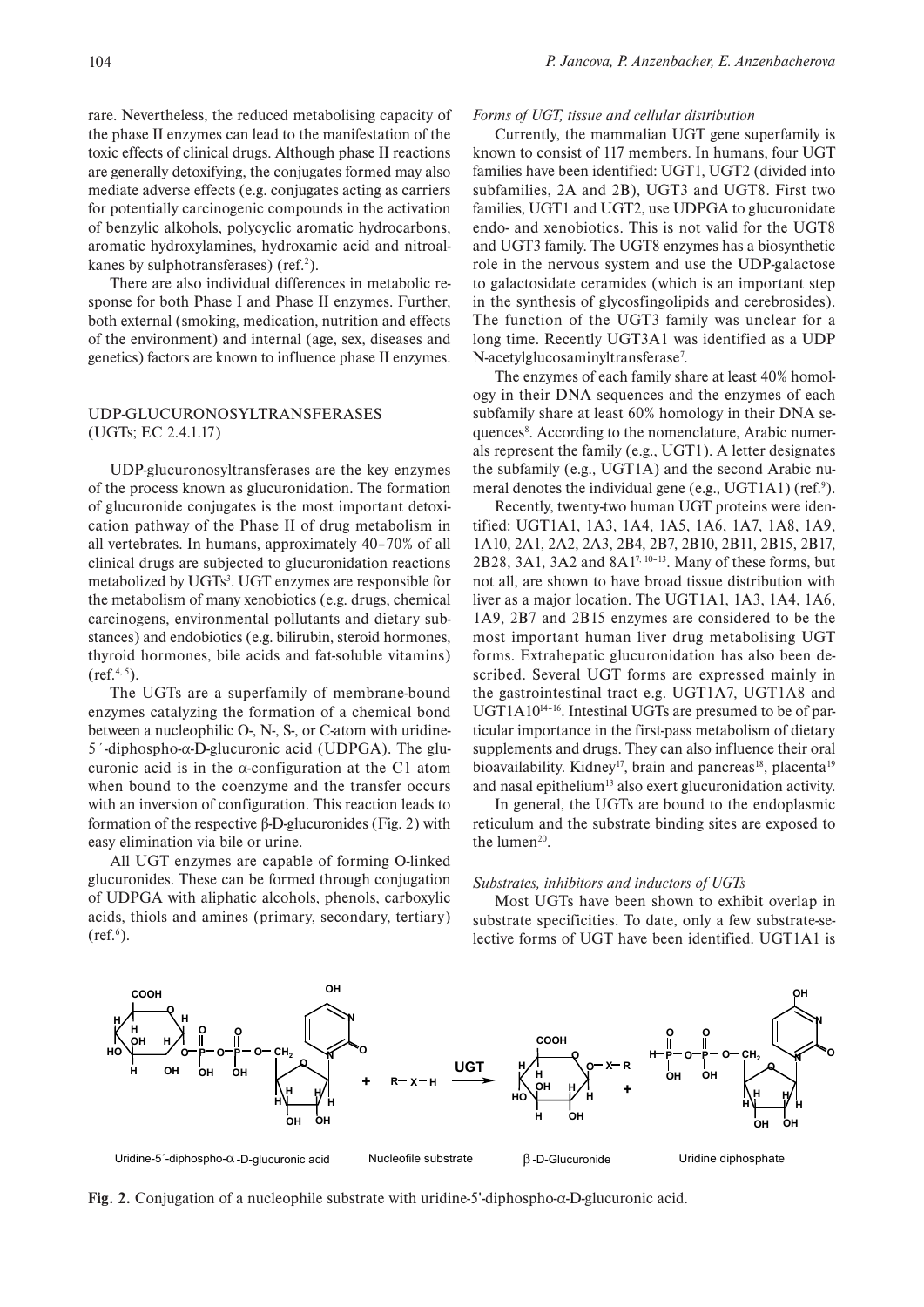the only isoform responsible for bilirubin glucuronidation<sup>21</sup>. UGT1A1 exhibits moderate activity in the conjugation of simple phenols, anthraquinones/flavonones and  $C_{18}$  steroids and low activity in the conjugation of complex phenols and coumarins<sup>20</sup>. UGT2B7 is the major enzyme responsible for the glucuronidation of opioids<sup>22</sup>. UGT1A3, UGT1A9, and UGT2A1 are the major enzymes of the conjugation of carboxylic acids, UGT1A4 and UGT1A3 catalyze the N-glucuronidation of amines. UGT1A6 preferentially conjugates complex phenols and primary amines<sup>10, 20, 23</sup>. The selectivity of UGT1A3 toward carboxylic acid-containing compounds (aliphatic or aromatic) has also been described<sup>24</sup>. Chen et al.<sup>25</sup> confirmed the formation of glucuronides of flavonoids by UGT1A9 and  $1A3$ . Lewinsky et al.<sup>26</sup>, found that 34 of 42 tested bioflavonoids were glucuronidated by UGT1A10.

Two selective inhibitors of UGT forms have been discovered. Hecogenin (steroidal saponin) is responsible for inhibition of UGT1A4, and flucoconazole inhibits UGT2B7 activity<sup>27, 28</sup>. Bilirubin, the specific substrate of UGT1A1, has been shown to inhibit the enzymatic activity of UGT1A429.

Analgetics, nonsteroidal anti-inflammatory drugs (NSAD), antiviral drugs, anticonvulsants and anxiolytics/sedatives have been described as putative inhibitors of drug glucuronidation in humans.

Further, some drugs (analgetics, antivirals and anticonvulsants) may act as putative UDP-glucuronosyltransferase inducers in humans (e.g. rifampin increases codeine oral clearance and glucuronidation of debrisoquine) (ref.<sup>23, 30</sup>).

### *Genetic polymorphism in UGTs*

Studies of UGTs in humans have shown that several diseases are directly related to the pharmacogenetics of these enzymes. Genetic polymorphisms have been identified for the following UGT enzymes: UGT1A1, UGT1A3, UGT1A4, UGT1A6, UGT1A7, UGT1A8, UGT1A9, UGT1A10, UGT2A1, UGT2B4, UGT2B7, UGT2B10, UGT2B15, and UGT2B28<sup>31-34</sup>.

Kadakol et al. $35$  compiled information on more than 50 mutations of UGT1A1 that cause Crigler-Najjar syndrome type I (including 9 novel mutations) or type II (including 3 novel mutations). These authors also presented a correlation of structure to function for UGT1A1.

The Crigler-Najjar syndrome was first described under the title 'congenital familial nonhemolytic jaundice with kernicterus', in 1952. Crigler-Najjar types I and II are autosomal recessive disorders $36, 37$ . Type I patients have complete absence of bilirubin UDP-glucuronosyltransferase (UGT1A1). Type II patients have a partial deficiency of this enzyme are less severely jaundiced and generally survive into adulthood without neurologic or intellectual impairment.

Gilbert syndrome is an autosomal dominant disorder caused by mutation in the *UGT1* gene causing mild hyperbilirubinemia compared to the Crigler-Najjar syndrome. Gilbert syndrome is a benign, mild, unconjugated hyperbilirubinemia that is found in approximately 10% of the population<sup>38</sup>.

## *Interspecies differences in UGT enzymes*

In man and some other species, conjugation with glucuronic acid represents by far the most important metabolic pathway. A couple of studies have shown interspecies differences in the glucuronidation process. For example, differences in the formation and stereoselectivity of silybin glucuronides by liver microsomes of man, monkey, pig, dog and rat were described by Matal et al.<sup>39</sup>. Species differences in the glucuronidation of Beviramat, an anti-HIV drug candidate, have been demonstrated in human, rat, mouse, dog and marmoset liver microsomes<sup>24</sup>. Species differences between human, rats, dogs and monkeys in the N-glucuronidation of the muscle relaxant Afloqualone were described by Kaji and Kume<sup>40</sup>. Some studies have demonstrated that cats have remarkably low hepatic levels of UGT1A6. This means that this species exhibits deficient paracetamol<sup>41</sup>, acetaminophen<sup>42</sup> and serotonin glucuronidation<sup>43</sup>.

# SULFOTRANSFERASES (SULTs; EC 2.8.2.1)

Sulfotransferases are a supergene family of enzymes that catalyse the conjugation of 3'-phosphoadenosine 5'-phosphosulphate (PAPS) with an O-, N- or S- acceptor group of an appropriate molecule (Fig. 3). In general, *O*-sulfation represents the dominant cellular sulfonation reaction. Nevertheless, *N*-sulfation is a crucial reaction in the modification of carbohydrate chains in macromolecules such as heparin and heparan sulfate, common components of proteoglycan44. *N*-Sulfoconjugation is also involved in the metabolism of xenobiotics such as quinolones and amino drugs<sup>45</sup>. The PAPS is a universal sulfate (or, correctly sulfonate) donor molecule required for all sulfonation reactions and shown that it can be synthesized by all tissues in mammals<sup>46</sup>.

Sulfonate conjugation was first described by Baumann in 1876. SULTs are probably the major detoxification enzyme system in the developing human fetus: no UGT transcripts were detected in fetal liver at 20 weeks of gestation<sup>47</sup>. Human fetal liver cytosolic fractions have demonstrated significant sulfotransferase activity towards a large number of substrates (e.g. cortisol, dopamine, paracetamol, testosterone, pregnenolone, estrogen)  $(ref.<sup>48</sup>)$ .

Sulfonation has a significant role in the biotransformation of a number of endogenous low-molecular compounds (e.g. steroids, catecholamines, serotonin, iodothyronines, eicosanoids, some tyrosine-containing peptides, retinol, 6-hydroxymelatonin, ascorbate and vitamin D) (ref. $49$ ). Moreover, it is an important pathway in the biotransformation of numerous xenobiotics such as drugs and chemicals<sup>50</sup>. On the other hand, a number of compounds (procarcinogens) are converted by sulfonation into highly reactive intermediates which can act as chemical carcinogens and mutagens by covalently binding to DNA<sup>51</sup>.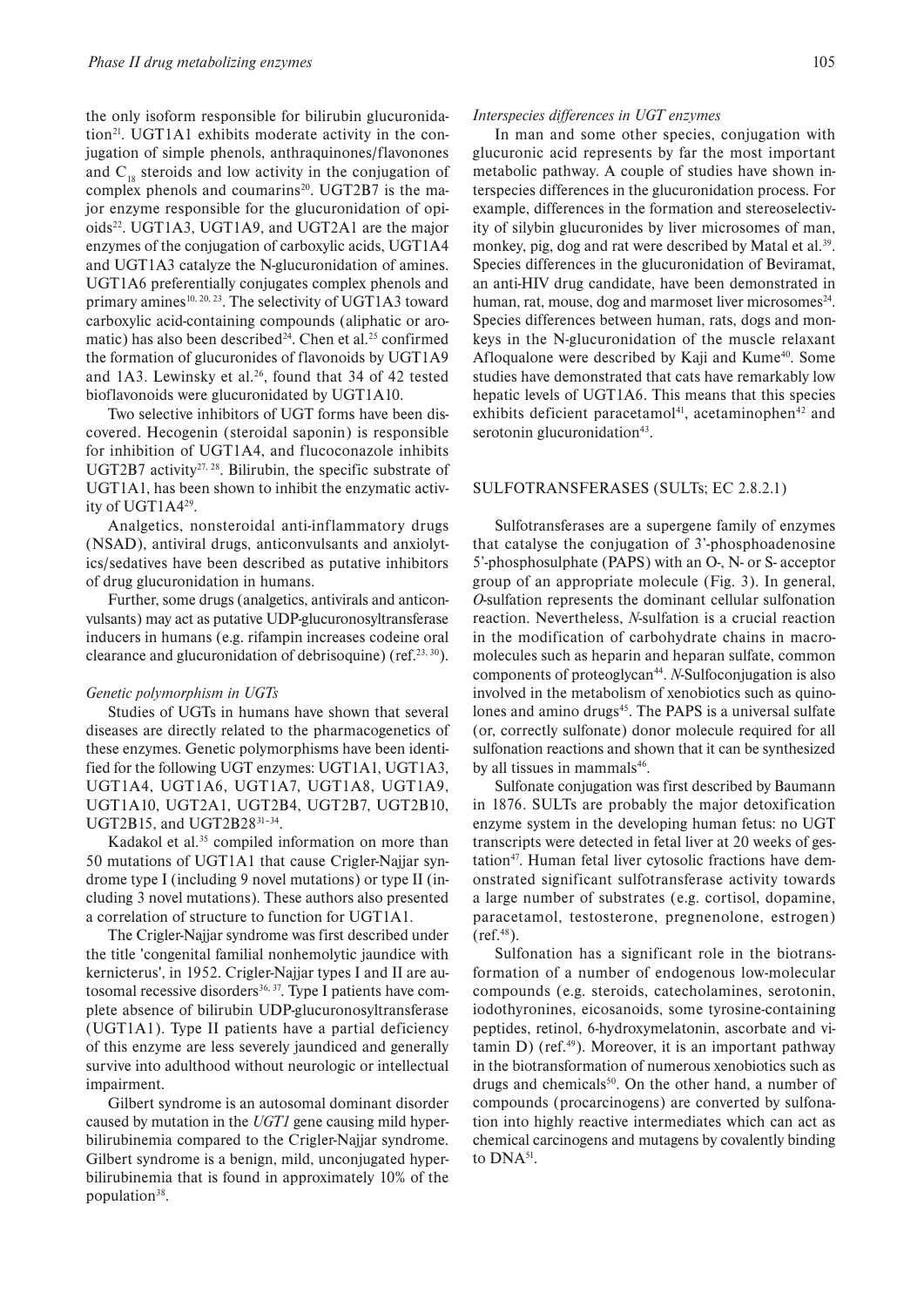

**Fig. 3.** General reaction catalyzed by SULT.

### *SULTs: Forms, tissue and cellular distribution*

To date, four humans SULT families, SULT1, SULT2, SULT4 and SULT6, have been identified with at least 13 distinct members. The SULT1 family involves 9 members divided into 4 subfamilies (1A1, 1A2, 1A3 and 1A4; 1B1; 1C1, 1C2 and 1C3; 1E1). The SULT2 family can be divided into two subfamilies, SULT2A (SULT2A1) and SULT2B. The SULT2B subfamily is comprised of two isoforms SULT2B1a and SULT2B1b. The SULT4A1 and SULT6B1 are the only members of the SULT4 and SULT6 family respectively<sup>52</sup>. The members of the same SULT gene family share at least 45% amino-acid sequence identity while members of subfamilies share at least >60% identity in amino acid sequence $53$ .

Two broad classes of sulfotransferases have been identified: namely the cytosolic and membrane-bound ones. Membrane-bound SULTs are localized in the Golgi apparatus and are responsible for the sulfonation of peptides, proteins, lipids and glycosamoniglycans. Cytosolic SULTs catalyze sulfonation of xenobiotics and small endobiotic molecules such as steroids, bile acids and neurotransmit $ters<sup>50</sup>$ .

SULTs exhibit wide tissue distribution. The members of SULT1A subfamily have been identified in liver, brain, breast, intestine, jejunum, lung, adrenal gland, endometrium, placenta, kidney and blood platelets. SULT1A1 exhibits the highest level of expression of all SULT1 enzymes in the liver. In contrast, SULT1A3 is expressed in most tissues with the exception of adult liver and SULT1B1 in liver, small intestine, colon and leukocytes. Expression of the SULT1C subfamily is found predominantly in the human fetus (fetal kidney, lung, heart and gastrointestinal tract). SULT1E1 is expressed in the human liver and jejunum. Fetal liver, lung and kidney also showed high level of SULT1E1. SULT2A1 shows the highest level of expression in liver, adrenal, duodenum and fetal adrenal gland. Subfamily SULT2B is localized in human prostate, placenta, adrenal gland, ovary, lung, kidney and colon<sup>49,</sup> 50, 52. Human SULT4A1 has been identified in brain54, 55 and SULT6B1 in testis and kidney<sup>56</sup>.

# *Substrates, inhibitors and inductors of SULTs*

SULT enzymes have different substrate preferences although there is evidence of substrate overlap at the levels of subfamilies and families.

SULT1A1 is a xenobiotic-conjugating enzyme with a broad substrate range. It has also been termed phenol sulfotransferase (P-PST) and thermostable phenol sulfotransferase (TS PST1). This form is responsible for the sulfoconjugation of phenolic compounds such as monocyclic phenols, naphtols, benzylic alkohols, aromatic amines, hydroxylamines, dopamine and iodothyronines<sup>49</sup>. 4-nitrophenol has been widely used to selectively detect SULT1A1 activity $57$ .

SULT1A2 (TS PST2) appears to be an efficient enzyme for sulfoconjugation of several aromatic hydroxylamines<sup>58</sup>, and this reaction may be taken as an example of a toxification reaction, contrary to detoxication reactions occuring in the majority of cases. Charged species (the sulfoconjugates of hydroxylamines) formed in this reaction are chemically reactive and mutagenic. The physiological role of SULT1A2 has not been identified yet. SULT1A2 can sulfoconjugate substrates such as 2-naphtol or 4-nitrophenol<sup>49</sup>. Although, SULT1A2 shares  $>93\%$ aminoacid identity with SULT1A1 and SULT1A3, this enzyme exhibits no activity toward dopamine as a substrate $50$ .

SULT1A3 was previously known as thermolabile phenol SULT (TL PST) and monoamine sulfotransferase (M-PST). It displays high affinity for monocyclic phenols. SULT1A3 has a specific role in the sulfonation of catecholamines and as such is responsible for the regula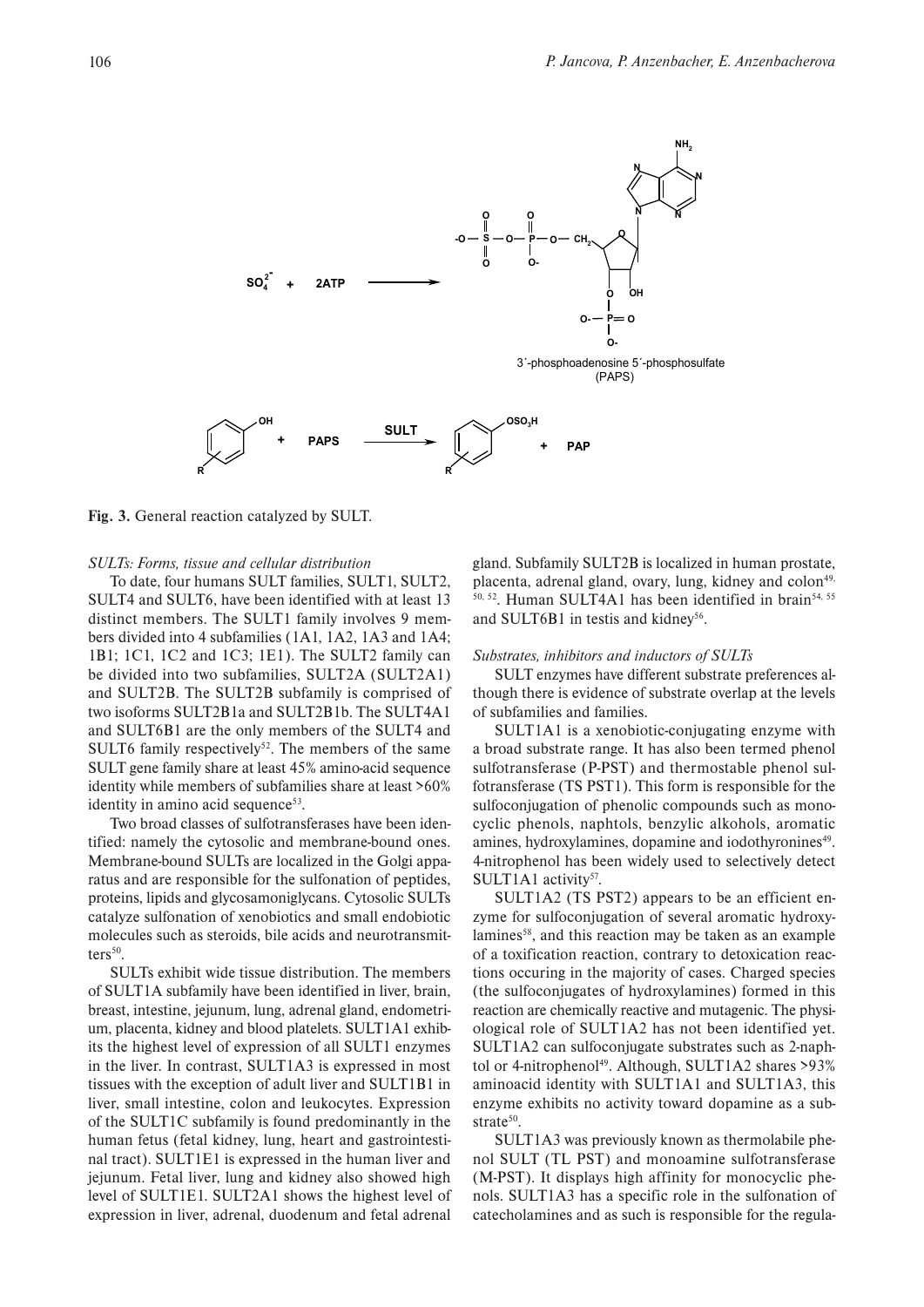tion of the rapidly fluctuating levels of neurotransmitters. Dopamine is often used as a selective substrate for the detection of SULT1A3 activity<sup>59</sup>. Other substrates include norepinephrine, catechols, monocyclic phenols and aromatic molecules<sup>50</sup>.

The substrate specifity of SULT1B1 is restricted to thyroid hormones<sup>60</sup> and small phenolic compounds such as 1-naphtol and 4-nitrophenol<sup>61</sup>.

SULT1C1 conjugates some iodothyronines $62$  but a good substrate for this enzyme has not been identified. SULT1C2 showed activity for substrates as 4-nitrophenol and *N*-hydroxy-2-acetylaminofluoren<sup>63</sup>.

SULT1E1 was also called estrogen sulfotransferase (EST). This enzyme has a greater affinity for estrogen sulfation<sup>64</sup> than any other SULTs which conjugate estrogen. SULT1E1 may be important in both the metabolism of estrogens and in the regulation of their activities. This enzyme also shows activity towards iodothyronines, pregnenolon, 1-naphtol, naringenin, genistein and 4-hydroxytamoxifen<sup>50</sup>.

SULT2A1 was termed dehydroepiandrosterone-sulfotransferase (DHEA ST). This form is responsible for the sulfoconjugation of hydroxysteroids such as DHEA, androgens, bile acids and oestrone<sup>65</sup>.

SULT2A and SULT2B subfamilies metabolize similar substrates but members of the SULT2B subfamily are predominantly cholesterol sulfotransferases<sup>66</sup>.

To date no substrates have been identified for SULT4A1 or SULT6B1.

SULT activity may be inhibited in humans exposed to certain therapeutic drugs, dietary or environmental chemicals67. The inhibitory effects of various compounds have been examined mainly for the SULT1A subfamily. Vietri et al.68 described curcumin as a potent inhibitor of SULT1A1 in human liver. De Santi et al.<sup>69</sup> showed inhibition of SULT1A1 by quercetin in human adult and fetal liver. The inhibitory effects of various beverages and catechins in tea were investigated by Nishimuta et al.<sup>70</sup>. Their results showed inhibition of recombinant SULT1A1 and 1A3 by grapefruit juice, orange juice, green tea, black tea and oolong tea. An inhibitory effect of some non-steroidal anti-inflammatory agents on SULT1A1 and SULT1E1 activity was demonstrated by King et al.<sup>71</sup>. Nimesulide, meclofenamate, piroxicam were selective inhibitors of SULT1A1 while sulindac and ibuprofen were more selective for SULT1E1 inhibition.

Maiti et al.<sup>72</sup> found that retinoic acid can increase sulfotransferase expression and activity in cultured human cells. They reported retinoic acid induction of human SULT1A1, 2A1 and 1E1 in hepatic carcinoma cells (HepG2) and in intestinal carcinoma cells (Caco-2).

Methotrexate induced human SULTs in HepG2 and Caco-2 cells<sup>73</sup>. Chen el al.<sup>73</sup> showed that protein and mRNA expression of human SULT1A1, 1A3, 2A1, 1E1 were induced in HepG2 cells; SULT1A3 and 2A1 were induced in Caco-2 cells. Sulfotransferase expression in HepG2 and Caco-2 cell lines was also investigated by Chen et al.<sup>74</sup>. Their data suggested that genistein, a natural isoflavone found in soybean products induced SULT1A1 and SULT2A1 gene and protein expression in these cells.

Genetic polymorphism is known for the major form in adult human liver SULT1A1. Common single nucleotide polymorphism results in an  $\text{Arg}_{213} \rightarrow \text{His amino acid}$ substitution resulting in variation of activity and thermal stability. This mutation was found with a frequency of  $25.4$  -  $36.5\%$  in Caucasians<sup>49</sup>. Individuals who are homozygous for  $His_{213}/His_{213}$  have significantly reduced platelet sulfotransferase activity.

Genetic polymorphism is also known for SULT1A2, 1A3, 1C2, 2A1, 2A3, 2B1<sup>52</sup>. Several studies have demonstrated that SULT1A1 polymorphism may play a role in the development of cancers such as lung cancer<sup>75</sup>, urothelial carcinoma<sup>76</sup> and meningiomal brain tumors<sup>77</sup>.

#### *Interspecies differences in SULTs*

There is a dearth of information about interspecies differences in SULT enzymes. In some species, SULT forms were isolated that have no equivalent human form. Tsoi et al.78 identified a canine SULT1D1. No equivalent human form of this enzyme has been identified. The SULT3 family was found in rabbit<sup>79</sup> and *SULT5A1* was confirmed in mice<sup>80</sup>. On the other hand, SULT1A2 has not been identified in any other species than human $50$ .

Moreover, Wang et al.<sup>81</sup> described a different dopamine metabolism in man and rat showing that dopamine was entirely sulfoconjugated in human but glucuronidated in rat.

In rodents, SULTs exhibit dramatic sexual dimorphism in SULT expression. The SULT enzyme RNAs from both male and female rats were found in highest concentration in liver. SULT1A1, 1C1 and 1E2 are designated as maledominant sulfotransferases. On the other hand, members of the SULT2 family are predominant for females<sup>82</sup>.

## N-ACETYLTRANSFERASES (NATs; EC 2.3.1.5)

Liver arylamine *N*-acetyltransferases (acetyl CoAdependent N-acetyltransferases, NATs) of adults are involved in the biotransformation of aromatic amines and hydrazines by transfer of the acetyl group from acetylcoenzyme A to the free amino group of parent compound (Fig. 4). NATs catalyze the activation of aromatic and heterocyclic amines (4-aminobiphenyls) via *O*-acetylation while *N*-acetylation of the parent amines is considered a detoxification step83. Arylamine *N*-acetyltransferases are present in eukaryotic organisms, including humans, and their existence has been also confirmed in the prokaryote *Salmonella typhimurium*84, 85.

The role of NAT in endogenous metabolism is unclear.

#### *NAT forms; tissue and cellular distribution*

NATs are cytosolic enzymes found in many tissues of various species. In humans, two forms are known, NAT1 and NAT2. Two functional human gene loci, *NAT1*and *NAT2* were identified and characterized for humans and mapped to the short arm of human chromosome 8. The nucleotide sequences of these two genes show 85% homology and code two enzymes of different substrate spe-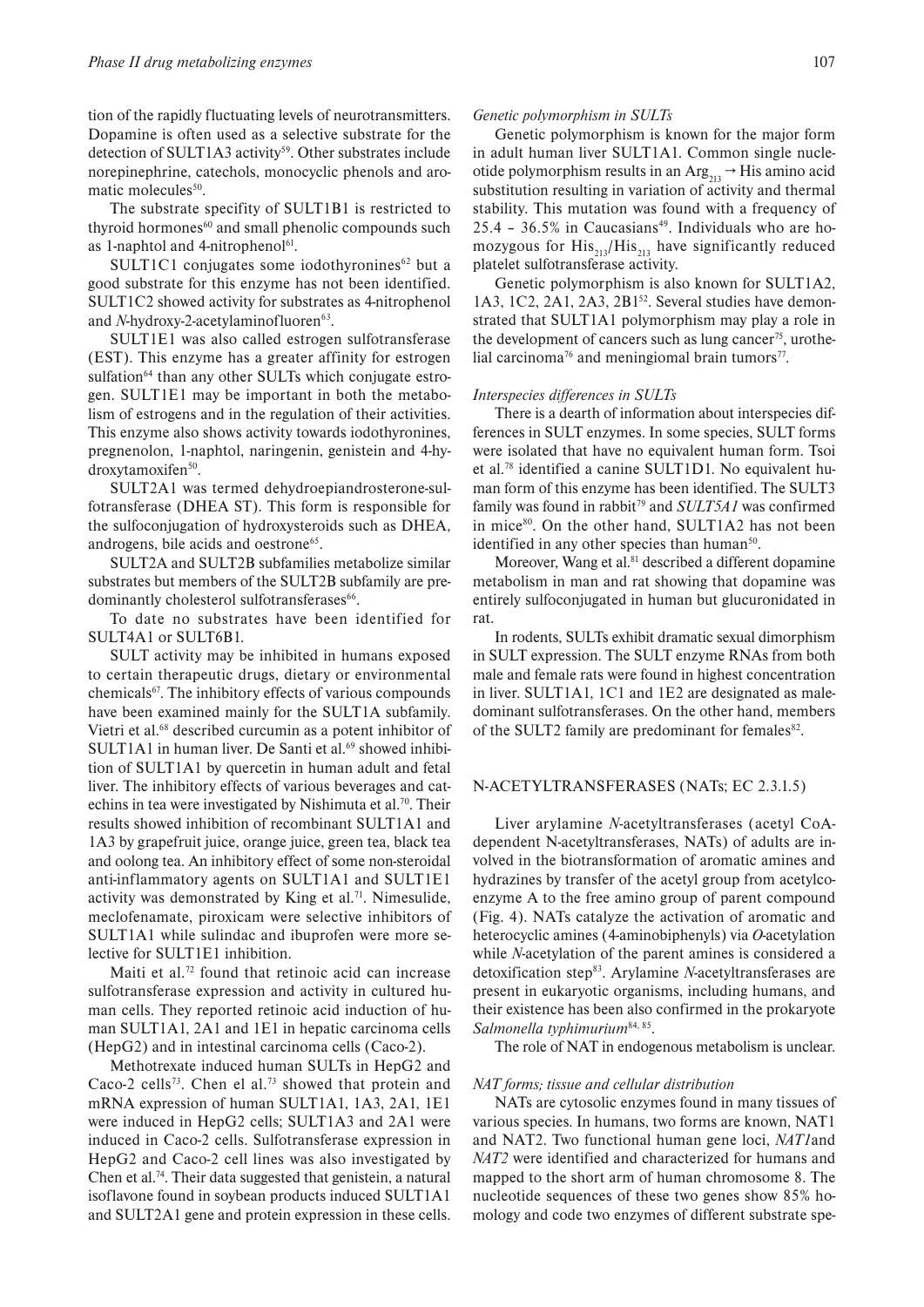

**Fig. 4.** Acetylation of arylamines by NAT.

cificity. In 2000, 25 human *NAT1* and 27 human *NAT2*  alleles were identified<sup>83</sup>. Despite this high level of homology, NATs have distinct tissue distribution and substrate specificity. NAT1 has a ubiquitous tissue distribution and its expression has been demonstrated to be realated to cancers. NAT2 activity has been described in liver, colon and intestinal epithelium.

# *Substrates, inhibitors and inductors of NATs*

Human NAT1 and human NAT2 have different substrate specificities. Typical specific substrates for human NAT1 are: *p*-aminobenzoic acid (PABA), *p*-aminosalicylic acid and *p*-aminobenzylglutamate<sup>86</sup>. Sulfamethazine is used as a NAT2-selective substrate $87$ . Human NAT2 provides a major route for detoxification of drugs such as isoniazid (antituberculotic drug), hydralazine (antihypertensive drug) and sulphonamides (antibacterial drugs)  $(ref.86)$ .

The inhibitory effect of polyphenolic compounds on human NATs has been described. Caffeic acid, esculetin, quercetin, kaemferol and genistein inhibited NAT1 whereas scopuletin and coumarin inhibited NAT2<sup>88</sup>. Chen et al.89 and Lin et al.90 described the effect of diallyl sulfide (DAS) and diallyl disulfide (DADS), major components of garlic, on NAT activity in human colon tumor cells and human promyelocytic leukemia cells. These studies demonstrated that DAS and DADS markedly inhibited NAT activity in these cells and would thus assist the organism in defense against cancer.

To date, little is known about the induction of NATs. In 2007, Butcher et al.<sup>91</sup> investigated the effects of androgens on the expression of NAT1 in human prostate cancer cells. The results showed that human NAT1 is induced by androgens.

### *Genetic polymorphism in NATs*

Arylamine N-acetyltransferases, NAT1 and NAT2, are the polymorphic enzymes responsible for the ´acetylator phenothype´. Individual differences in the NATs metabolic capacity are caused by allelic variations of the NATs gene which are determined by pattern single nucleotide polymorphisms resulting in slow, intermediate or rapid acetylator phenotypes. Rapid and slow acetylations have been demonstrated to be a predisposing factor for the sensitivity of individuals to toxicity through exposure to a large number of arylamines. The frequency of the specific mutations within the NAT loci depends on racial and ethnic origin. Phenotyping analyses have revealed an association between NAT2 slow acetylation genotype and the risk of developing of several forms of cancer such as lung, colon, liver or bladder cancer<sup>92</sup>. Lammer et al.<sup>93</sup> found evidence suggesting an interaction between NAT1 polymorphism, lack of maternal multivitamin use and association with birth defects (cleft lip).

### *Interspecies differences in NATs*

NATs are cytosolic enzymes found in many tissues of a number of species. Animal models, such as mice, rats, hamsters or rabbits, have been used to study the relationship between the human NATs polymorphism and toxicity. It has been shown that acetylation of heterocyclic amines is species- and substrate-dependent. The substrate specificity in some species differs from the human one. Substrate *p*-aminobenzoic acid (PABA) is a selective substrate for human NAT1. In rodents it is a substrate for NAT2. There is an 82% identity at the amino acid level between mouse NAT2 and human NAT194. In 2006, Walraven et al.<sup>95</sup> identified and characterised a third rat NAT gene (*NAT3*).

NATs have been found to have high activity in rats. Humans exhibit an intermediate activity of NATs and dogs totally lack this enzyme family<sup>96</sup>.

In the rabbit, more than 80% of all acetylating capacity is localized in the liver and gut. Polymorphic genes leading to slow and rapid acetylating phenotypes have also been found in rabbits. Hence, rabbit NAT represents a good animal model for the human acetylation polymorphism<sup>97</sup>.

# GLUTATHIONE S-TRANSFERASES (GSTs; 2.5.1.18)

Glutathione S-transferases, one of the major phase II detoxification enzymes are involved in the metabolism of xenobiotics and play an important role in cellular protection against oxidative stress.

The GSTs are a family of enzymes that catalyze the formation of thioether conjugates between the endogenous tripeptide glutathione and xenobiotic compounds (Fig. 5). GSTs can catalyze a large number of reactions including nucleophilic aromatic substitutions, Michael additions, isomerations and reduction of hydroperoxides, conjugation of many hydrophobic and electrophilic compounds with reduced glutathione. GSTs play a major role in the detoxication of epoxides derived from polycyclic aromatic hydrocarbons (PAHs) and alpha-beta unsaturated ketones. Moreover, a number of endogenous compounds such as prostaglandins and steroids are metabolized via glutathione conjugation $98$ .

The major biological function of glutathione transferases appears to be defense against reactive and toxic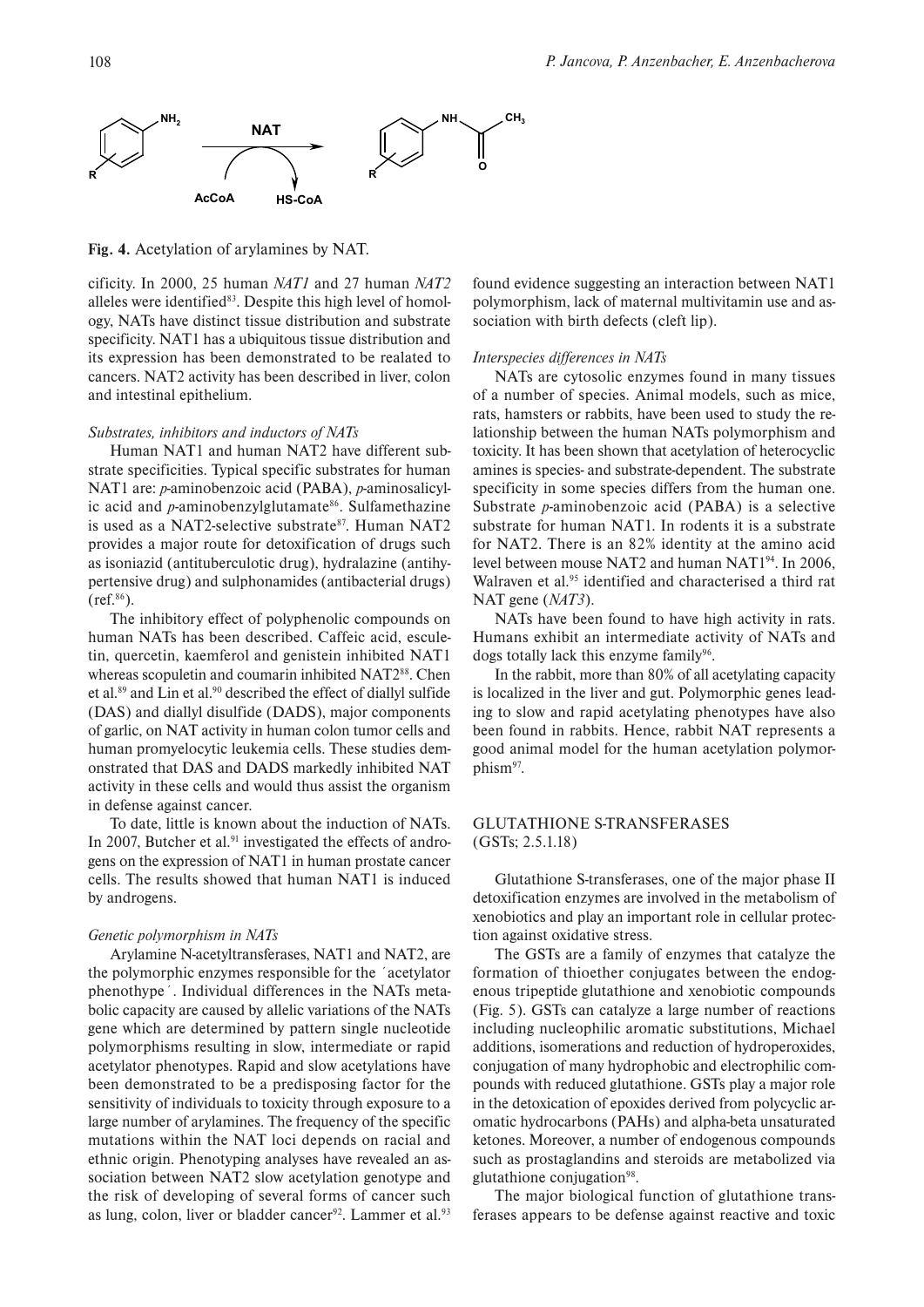

**Fig. 5.** Formation of glutathione conjugate.

**Glutathione** 

electrophiles such as reactive oxygen species (superoxide radical and hydrogen peroxide) that arise through normal metabolic processes. Many of these are formed by cellular oxidative reactions catalyzed by cytochrome P450 and other oxidases<sup>99</sup>.

#### *GST forms; tissue and cellular distribution*

Two distinct superfamilies of GSTs have been described. One comprises soluble dimeric enzymes that are involved in biotransformation of toxic xenobiotics and endobiotics. The soluble GST superfamily is subdivided into eight separate classes designated Alpha, Kappa, Mu, Pi, Sigma, Theta, Zeta and Omega. Soluble GSTs have been described mainly in cytoplasm but they are also presented in nucleus, mitochondria<sup>100</sup> and peroxisomes<sup>101</sup>. A number of GST classes were identified first in nonmammalian species and later recognized in mammals too. Human GST enzymes belong to classes Alpha (A1-A4), Mu (M1-M5), Pi (P1), Kappa (K1) and Theta (T1, T2) with their subunit composition or isoenzyme type designated by Arabic numerals. GSTs share more than 60% identity within a class but less than 30% identity with separate classes.

The other superamily of GSTs designated as MAPEG (membrane-associated proteins in eicosanoid and glutathione metabolism), probably with trimeric structure, is involved in arachidonic acid metabolism<sup>99, 102</sup>. Members of both GST families exhibit selenium-independent glutathione peroxidase activity.

Soluble GSTs and MAPEG are widely distributed throughout the body and found in liver, kidney, brain, pancreas, testis, heart, lung, small intestine, sceletal musles, prostate and spleen $103$ .

# *GSTs substrates, inhibitors and inductors*

Substrates for GSTs are all compounds able to react with the thiol moiety of glutathione. These are electrophilic compounds such as epoxides, α,β-unsaturated ketones, quinones, sulfoxides, esters, peroxides and ozonides. The Alpha (A), Mu (M) and Pi (P) GST detoxify commonly incident harmful α,β-unsaturated carbonyls (e.g. acrolein, 4-hydroxynonenal, adenine, thymine propenals) (ref.103). A number of specific substrates of GSTs have been described. Ethacrynic acid has been shown to be a very specific substrate for GST-P1 and *trans*-stilbene oxide is a diagnostic substrate for GST-M1. Relatively small molecules e.g. methylene chloride, ethylene dibromide or isoprene derivates have been shown to be conjugated by GST- $T1<sup>98</sup>$ . The 1-chloro-2,4-dinitrobenzene Glutathione-S-conjugate

(CDNB) has been described as a ′universal′ GST substrate. However, theta class enzymes lack activity with this substrate<sup>99</sup>.

A large number of inhibitors of GST are known, e.g. synthetic and naturally-occurring phenols, quinones or derivatives of vitamin C. Kulkarni et al.<sup>104</sup> described all*trans* retinoic acid as an inhibitor of human placental and liver glutathione transferases in the micromolar range. GSTs have been found to be inhibited by glutathione derivatives or substrate analogs. Ploemen et al.105 describe inhibition of human GSTs by dopamine, α-methyldopa and 5-*S*-glutathionyldopamine.

Extracts of *Ginkgo biloba* have been found to induce GST-P1 and elevated cellular GST activity in human cell lines<sup>106</sup>. Moreover, Williamson et al.<sup>107</sup> demonstrated which foods were inducers of the GST activity in humans. Their results showed that extracts from cruciferous vegetables (e.g. broccoli, Brussels sprouts, cabbage) as well as grapefruit extract act as inducers of human GSTs.

#### *Genetic polymorphism in GSTs*

Several types of allelic variations have been identified in the class Alpha, Mu, Pi, Theta GST gene families. Individuals lacking GST-M1, GST-T1 and GST-P1 genes have a higher incidence of bladder, breast, colorectal, head/neck and lung cancer. Loss of these genes have also been found to increase susceptibility to asthma and allergies, atherosclerosis and rheumatoid arthritis $98, 108$ . Little is known about polymorphism in MAPEG genes. Iida et al.109 described single-nucleotide polymorphism of MGST1 (a member of MAPEG) in healthy Japanese volunteers.

### *Interspecies differences in GSTs*

Examination of hepatic cytosolic fractions prepared from mice, rats, Syrian Golden hamsters and humans show that murine liver possesses a significantly greater capacity to conjugate dichlormethane with GSH than livers from other species<sup>110</sup>. Sherratt et al.<sup>111</sup> confimed that mouse GST-T1 had a higher specific activity than the human transferase toward dichlormethane and 1,2-epoxy-3-(4′-nitrophenoxy) propane (1.8- and 16-fold higher, respectively). On the other hand, human GST-T1 had a 4.8-fold higher capacity than mouse isoenzyme to catalyze the reduction of cumene hydroperoxide.

Glutathione S-transferase activity toward 1-chloro-2,4 dinitrobenzene, the ′universal′ GST substrate, was investigated by Igarashi et al.<sup>112</sup>. These authors used GSTs of the hepatic cytosol of rats, mice, guinea pigs, rabbits and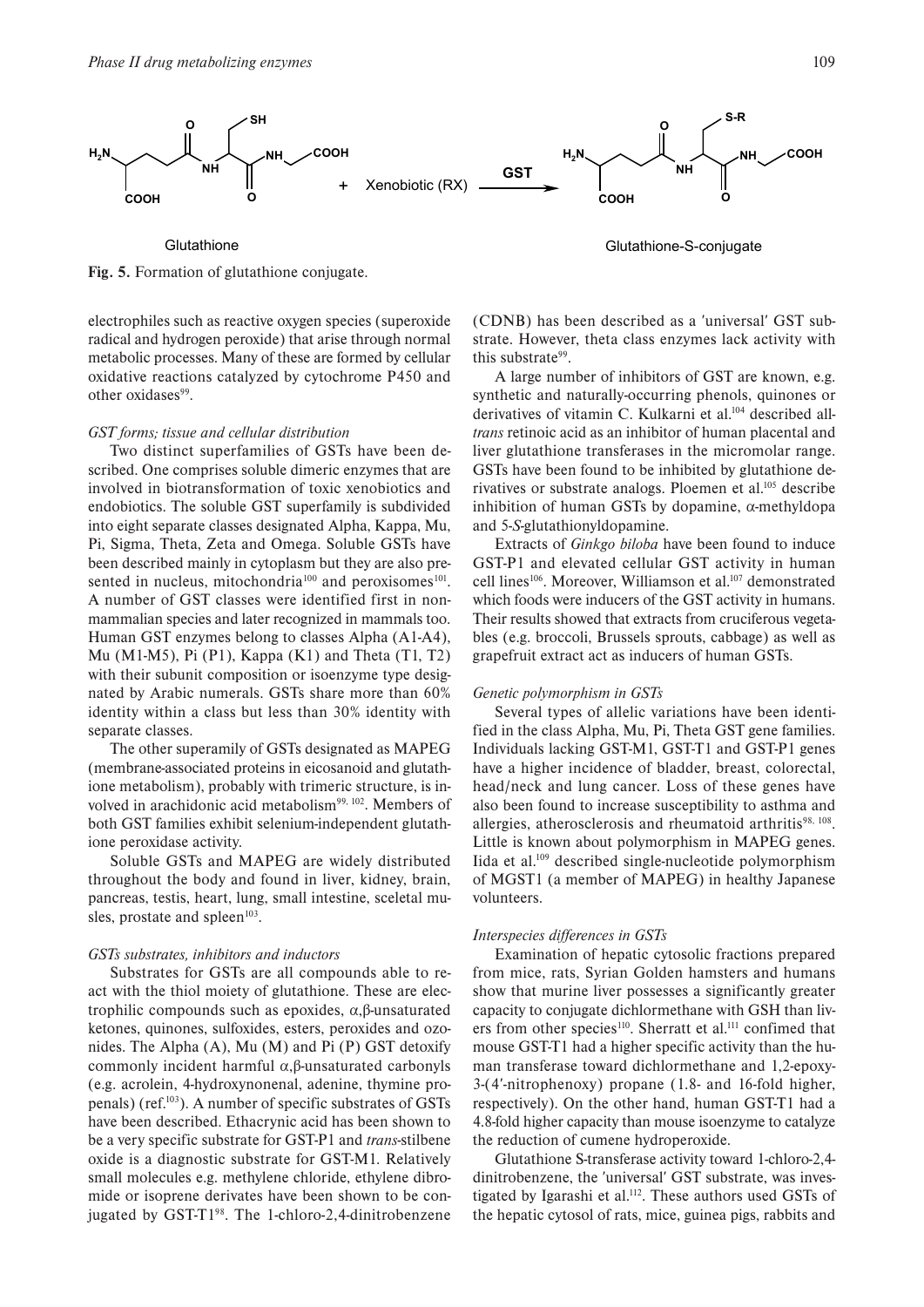hamster. They showed that activity towards 1,2-dichloro-4-nitrobenzene was the highest in hamster, followed by rabbits, guinea pigs, mice and rats.

# THIOPURINE S-METHYLTRANSFERASE (TPMT; EC 2.1.1.67)

Thiopurine *S*-methyltransferase is an *S*-adenosyl-L-methionine dependent enzyme that catalyzes *S*-methylation of aromatic heterocyclic sulfhydryl compounds including anticancer and immunosuppressive thiopurines such as 6-mercaptopurine (6-MP), 6-thioguanine (6-TG) and azathioprine (Fig. 6). These drugs are used to treat acute lymphoblastic leukemia, autoimmune disorders, inflammatory bowel disease and organ transplant recipients<sup>113</sup>. Thiopurines 6-MP, 6-TG and azathioprine are prodrugs which need to be activated by the hypoxanthine phosphoribosyltransferase (Fig. 6); metabolic conversion by TPMT leads to the formation of inactive methylated metabolites<sup>114</sup>. Impaired activity of TPMT causes an accumulation of thiopurine nucleotides and manifestation of cytotoxicity leading to the failure of haemopoiesis in most cases.

#### *Tissue and cellular distribution of TPMT*

TPMT is a cytosolic enzyme with the highest levels in liver and kidney and relatively low levels in brain and lungs. Levels of TPMT activity in the red blood



6-Thioguanine nucleotide

cells (RBC) correlate highly with levels of the enzyme activity in other human tissues (liver, kidney) and cells (lymphocyte) (ref.115, 116). Klemetsdal et al.117 found that RBC TPMT activity was 8.3% higher in healthy males than healthy females. Erythrocyte activity in newborns is higher (by about 50% grater) than in healthy adults<sup>118</sup>.

### *TPMT substrates and inhibitors*

TPMT is an important enzyme in the metabolism of thiopurine substances. No endogenous substrate is known for this enzyme and its biological role remains unidentified. Recently, Oselin and Anier<sup>114</sup> have investigated the inhibitory potential of 15 non-steroidal anti-inflammatory drugs on human TPMT activity in vitro. Naproxen, mefenamic and tolfenamic acid inhibited TPMT activity in a noncompetitive manner. These autors described weak inhibition of TPMT by ketoprofen and ibuprofen. Olsalazine, 5-aminosalicylic acid and sulphasalazine have also been described as noncompetitive inhibitors of TPMT as well<sup>119</sup>.

#### *Genetic polymorphism in TPMT*

The level of TPMT activity in human tissues is regulated by genetic polymorphism. Allele frequencies for genetic polymorphism are such that ∼1 in 300 Caucasians is homozygous for a defective allele or alleles for the trait of very low activity, ∼11% of people are heterozygous and have intermediate activity<sup>120</sup>. In 2008, 23 alleles of TPMT were identified and this may be associated with large interindividual variations in thiopurine drug toxicity and therapeutic efficacy<sup>121</sup>. Novel human thiopurine S-methyltransferase (TPMT) variant allele was identified in a Thai renal transplantation recipient with reduced erythrocyte TPMT activity<sup>122</sup>. TPMT activity is inherited as an autosomal co-dominant trait<sup>115</sup>. Humans with genetically determined low or intermediate TPMT activity have a higher risk for side-effects when treated with standard doses of thiopurines. On the other hand, wild-type individuals with high TPMT activity have a lower risk of toxicity but optimal concentration of drugs in blood cannot be achieved. In this instance, there is an increased risk of leukemia relapse $123$ .

### *Interspecies differences in TPMT*

**N**

In humans and the other species, the level of TPMT activity in the liver and other tissues correlates with its

**Fig. 6.** Thiopurine metabolism.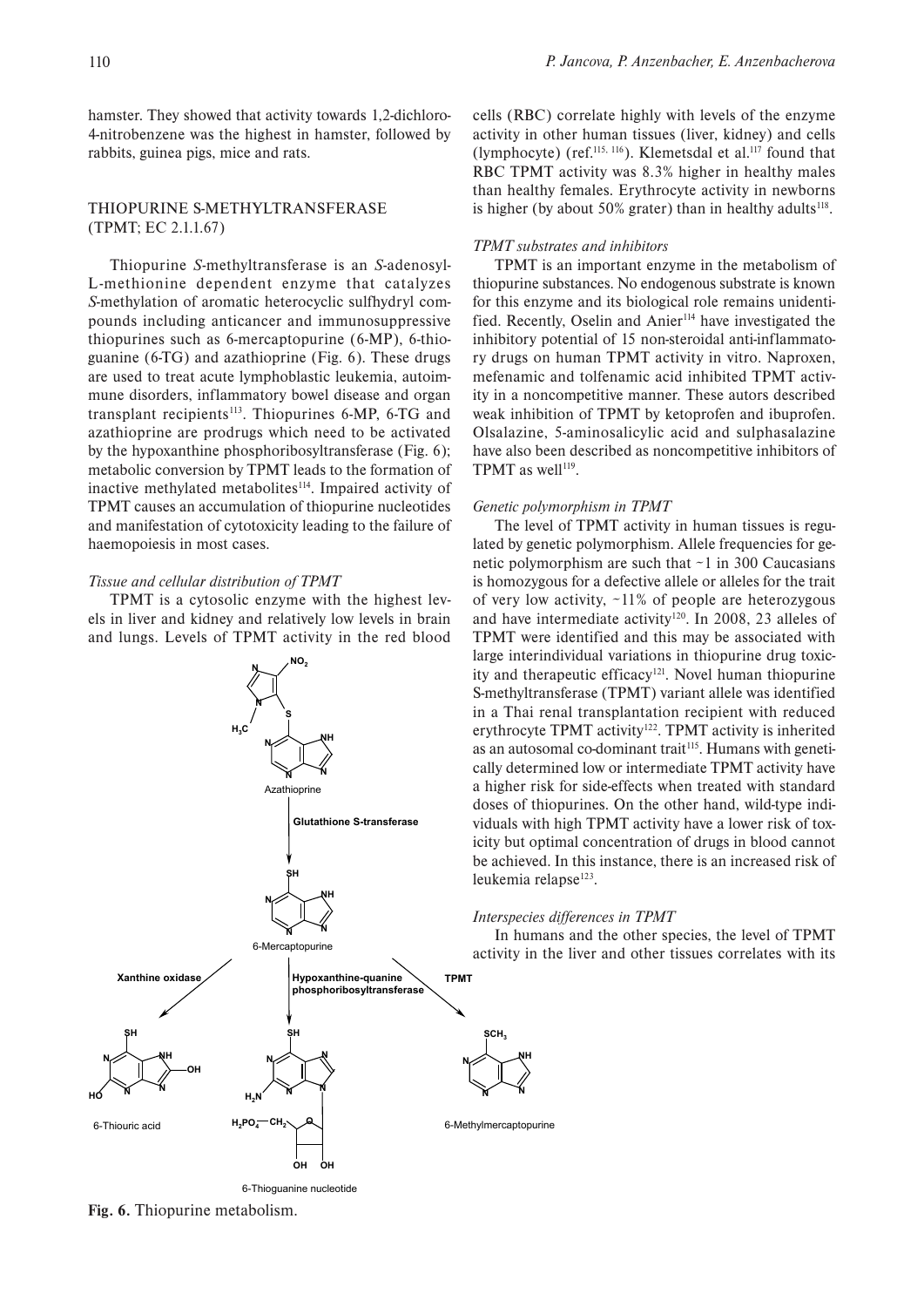activity in peripheral red blood isolates. White et al.<sup>124</sup> demonstrated significant differences in red blood cell TPMT activity values of three species (dog, cat, horse). Values from canine samples were significantly higher than those from cats or horses. These relatively low levels of activity may help to explain the sensitivity of cats to thiopurine therapy.

A difference in TPMT activity between human and pig has also been described. The levels of TPMT activity in human have been found to be twise as high as the TPMT activity in pig samples<sup>125</sup>.

# CATECHOL O-METHYL TRANSFERASE (COMT; EC 2.1.1.6)

Catechol O-methyltransferase is responsible for transfer of a methyl group from S-adenosylmethionine to catecholamines. This O-methylation results in one of the major degradative pathways of the catecholamine transmitters (Fig. 7). COMT is an enzyme that plays a key role in the modulation of catechol-dependent functions such as cognition, cardiovascular function and pain processing.

COMT substrates include not only neurotransmitters such as norepinephrine, epinephrine and dopamine but also drugs having a catechol structure used in the treatment of hypertension, asthma and Parkinson's disease<sup>126</sup>. COMT was first discribed by Axelrod in 1957.

### *COMT forms; tissue and cellular distribution*

COMT is an intracellular enzyme located in the postsynaptic neuron. COMT is presented in mammalian cells in two forms: in a cytoplasmic soluble form (S-COMT) and a membrane-bound form (MB-COMT) located in the cytosolic side of the rough endoplasmic reticulum<sup>127</sup>.



Homovanilic acid

**Fig. 7.** Degradative pathway of dopamine.

Primary structures of the two COMT forms are otherwise identical but differences between S-COMT and MB-COMT reside within the N-termini. The MB-COMT has an N-termini extension of about 50 amino acids. S-COMT is expressed at higher levels in most tissues than MB-COMT. The highest COMT activities have been found in liver, kidney, intestine, and brain<sup>128</sup>. S-COMT is predominatly expressed in peripheral tissues, while MB-COMT is mostly expressed in the brain. In the blood, COMT is found mainly in erythrocytes; in leukocytes its activity is low.

### *COMT substrates and inhibitors*

Catechol-O-methyl transferase is involved in the inactivation of catecholamine transmitters such as norepinephrine, epinephrine and dopamine and also catecholestrogens and catechol drugs.

Several COMT inhibitors have been described such as entcapone, and tolcapone. COMT inhibitors have also been found in green tea e.g. flavonoid quercetin $129$ . COMT inhibitors, entacapone and tolcapone, protect L-dopa from the action of COMT and thus prolong the action of this compound. Hence, they are a widely-used adjunct drugs in L-dopa therapy. When COMT inhibitors are given to patients together with an inhibitor of dopa decarboxylase (carbidopa or benserazide), L-dopa is optimally protected from degradation. This "triple therapy" is used in the treatment of Parkinson's disease<sup>130</sup>.

### *Genetic polymorphism in COMT*

A functional single nucleotide polymorphism of the gene for catechol-O-methyl transferase (VAL 108/158 MET) has been identified. The level of COMT enzyme activity (low, intermediate and high levels) is genetically polymorphic in human red blood cells and liver. This polymorphism is due to a G-to-A transition at codon 158 (for MB-COMT) or codon 108 (for S-COMT) of the *COMT* gene and results in the substitution of the amino acid valine for methionine causing a decrease in the activity level of the COMT enzyme 3 to 4 fold<sup>131</sup>.

Functional polymorphism in the *COMT* gene (VAL 108/158 MET) has been examined in relationship to a number of neurological disorders involving the noradren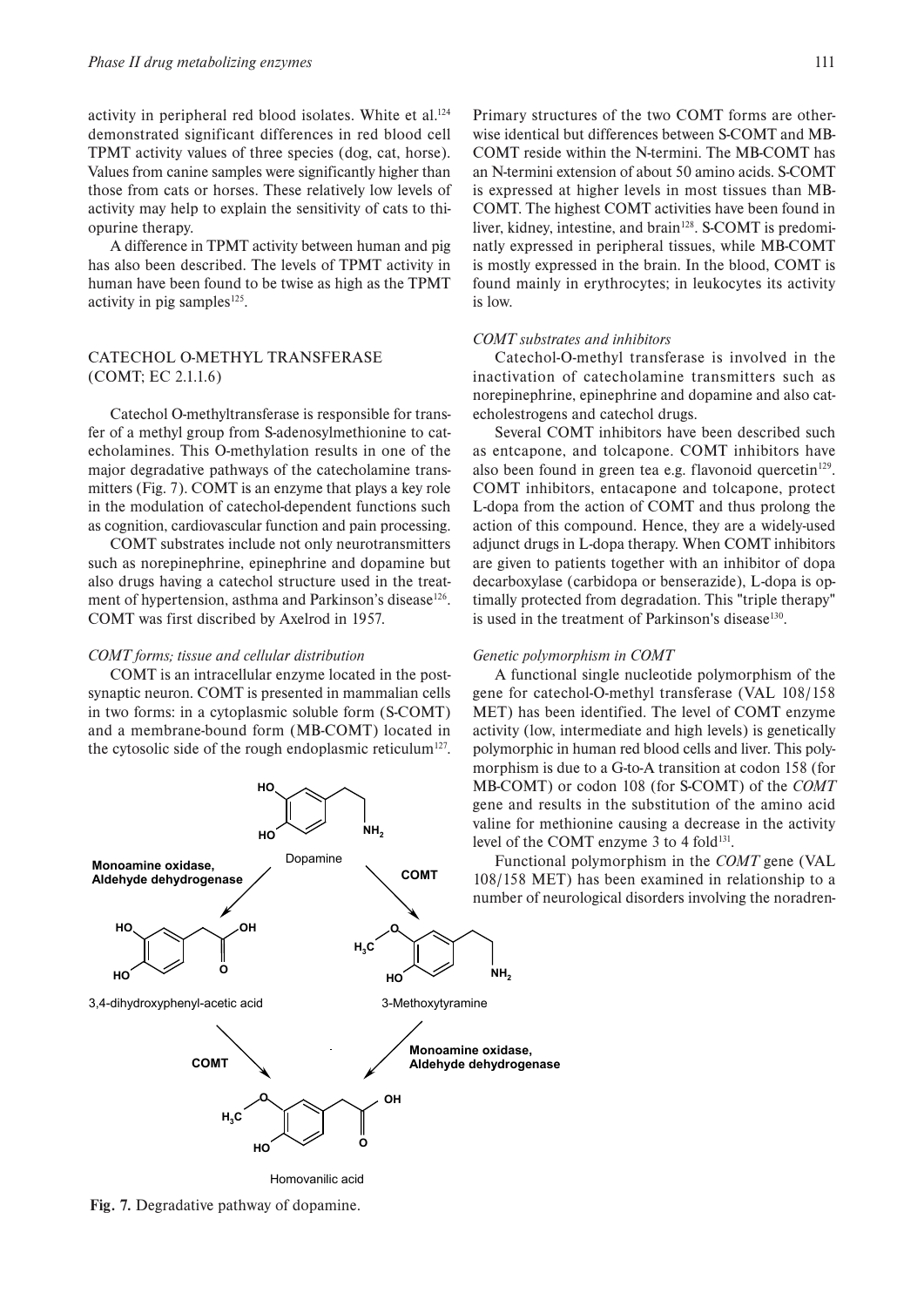ergic or dopaminergic systems, such as schizophrenia132–134 and Parkinson's disease<sup>135, 136</sup>.

It has been suggested that a common functional genetic polymorphism in the *COMT* gene may contribute to the etiology of alcoholism. The results of Tiihonen et al.<sup>137</sup>; Kauhanen et al.138 indicate that COMT polymorphism contributes significantly to the development of late-onset (≥25 years) alcoholism. An association of COMT low activity with early-onset (<25 years) alcoholism has been demonstrated as well $139$ .

# *Interspecies differences in COMT*

COMT influences dopamine concentration in the prefrontal cortex (PFC). Dopaminergic neurotransmission in the PFC contributes to individual cognitive differences in animals and humans.

The human COMT amino acid sequence was compared with those of the chimpanzee, gorilla, orangutan, bonobo, dog, cat, rat, mouse and pig. Alanine at codon position 52/102 was found in all these species except the pig. Pig had the variant human amino acid (threonine) at this position. Methionine, the amino acid encoded by the variant human allele at codon 108/158 was not confirmed among tested species at that position<sup>126</sup>.

The amino acid at the Val/Met locus is important for COMT activity. It has been hypothesised that COMT activity has decreased over the course of evolution<sup>140</sup>.

# **CONCLUSION**

Products of Phase II reactions are conjugates that are rapidly excreted in bile and urine. They are generated by the transfer of a specific moiety from coenzyme to endogenous or exogenous substrates. The enzymes are generally known as transferases. Phase II reactions involve glucuronidation, sulfation, methylation, acetylation, glutathione and amino acid conjugation. UDP-glucuronosyltransferases, sulfotransferases, N-acetyltransferases, glutathione S-transferases and various methyltransferases (thiopurine S-methyl transferase and catechol O-methyl transferase) are considered the major phase II enzymes. Phase II drug metabolizing enzymes play an important role in the biotransformation of endogenous compounds and xenobiotics to more easily excretable forms as well as in the metabolic inactivation of pharmacologically active compounds. Although phase II reactions are generally detoxifying, the conjugates formed may also mediate adverse effects. A number of compounds (procarcinogens) are converted by Phase II enzymes into highly reactive intermediates which can act as chemical carcinogens and mutagens by covalent binding to DNA. The reduced capacity of the Phase II enzymes to metabolise drugs may lead to the appearance of toxic effects of clinically used drugs. Moreover, several studies have provided evidence that gene polymorphism or lack of the genes for these enzymes may play a role in the development of several forms of cancer. Phase II biotransformation is hence an important aspect of human toxicology.

# *ACKNOWLEDGMENT*

*This work was supported by the grant from the Czech Ministry of Education (Grant No. MSM 6198959216), the GACR project 303/09/H048 and grant LF\_2010\_022.*

# REFERENCES

- 1. Anzenbacher P, Anzenbacherova E. Cytochromes P450 and metabolism xenobiotics. Cell Mol Life Sci 2001; 58(5–6):737–747.
- 2. Glatt H. Sulfotransferases in the bioactivation of xenobiotics. Chem Biol Interact 2000; 129(1–2):141–170.
- 3. Wells PG, Mackenzie PI, Chowdhury JR, Guillemette C, Gregory PA, Ishii Y, Hansen AJ, Kessler FK, Kim PM, Chowdhury NR, Ritter JK. Glucuronidation and the UDP-glucuronosyltransferases in health and disease. Drug Metab Dispos 2004; 32(3):281–290.
- 4. Kiang TKL, Ensom MHH, Chang TKH. UDP-glucuronosyltransferases and clinical drug-drug interactions. Pharmacol Ther 2005; 106(1):97–132.
- 5. Cashman JR, Perotti BYT, Berkman CE, Lin J. Pharmacokinetics and molecular detoxication. Environ Health Perspect 1996; 104:23–40.
- 6. Fisher MB, Paine MF, Strelevitz T, Wrighton SA. The role of hepatic and extrahepatic UDP-glucuronosyltransferases in human drug metabolism. Drug Metabol Rev 2001; 33(3–4):273–297.
- 7. Mackenzie PI, Rogers A, Treloar J, Jorgensen BR, Miners JO, Meech R. Identification of UDP glycosyltransferase 3A1 as a UDP N-acetylglucosaminyltransferase. J Biol Chem 2008; 283(52):36205–36210.
- 8. Burchell B, Brierley CH, Rance D. Specificity of human UDPglucuronosyltransferases and xenobiotic glucuronidation. Life Sci 1995; 57(20):1819–1831.
- 9. Mackenzie PI, Bock KW, Burchell B, Guillemette C, Ikushiro S, Iyanagi T, Miners JO, Owens IS, Nebert DW. Nomenclature update for the mammalian UDP glycosyltransferase (UGT) gene superfamily. Pharmacogenet Genomics 2005; 15(10):677–685.
- 10. Miners JO, Knights KM, Houston JB, Mackenzie PI. In vitro-in vivo correlation for drugs and other compounds eliminated by glucuronidation in humans: pitfalls and promises. Biochem Pharm 2006; 71(11):1531–1539.
- 11. Court MH, Hazarika S, Krishnaswamy S, Finel M, Williams JA. Novel polymorphic human UDP-glucuronosyltransferase (UGT) 2A3: Cloning, functional characterization of enzyme variants, comparative tissue expression, and gene induction. Mol Pharmacol 2008; 74(3):744-754.
- 12. Patten CJ. New technologies for assessing UDP-glucuronosyltransferase (UGT) metabolism in drug discovery and development. Drug Discov Today Tech 2006; 3(1):73–78.
- 13. Sneitz N, Court MH, Zhang X, Laajanen K, Yee KK, Dalton P, Ding X, Finel M. Human UDP-glucuronosyltransferase UGT2A2: cDNA construction, expression, and functional characterization in comparison with UGT2A1 and UGT2A3. Pharmacogenet Genomics 2009; [Epub ahead of print].
- 14. Gregory PA, Lewinsky RH, Gardner-Stephen DA, Mackenzie PI. Regulation of UDP glucuronosyltransferases in the gastrointestinal tract. Toxicol Appl Pharmacol 2004; 199: 354–363.
- 15. Tukey RH, Strassburg CP. Genetic multiplicity of the human UDPglucuronosyltransferases and regulation in the gastrointestinal tract. Mol Pharmacol 2001; 59: 405–414.
- 16. Cheng Z, Radominska-Pandya A, and Tephly TR. Studies on the substrate specificity of human intestinal UDP-glucuronosyltransferases 1A8 and 1A10. Drug Metab Dispos 1999; 27: 1165–1170.
- 17. Sutherland L, Ebner T, Burchell B. The expression of UDPglucuronosyltransferases of the UGT1 family in human liver and kidney and in response to drugs. Biochem Pharmacol 1993; 45(2):295–301.
- 18. King CD, Rios GR, Assouline JA, Tephly TR. Expression of UDPglucuronosyltransferases (UGTs) 2B7 and 1A6 in the human brain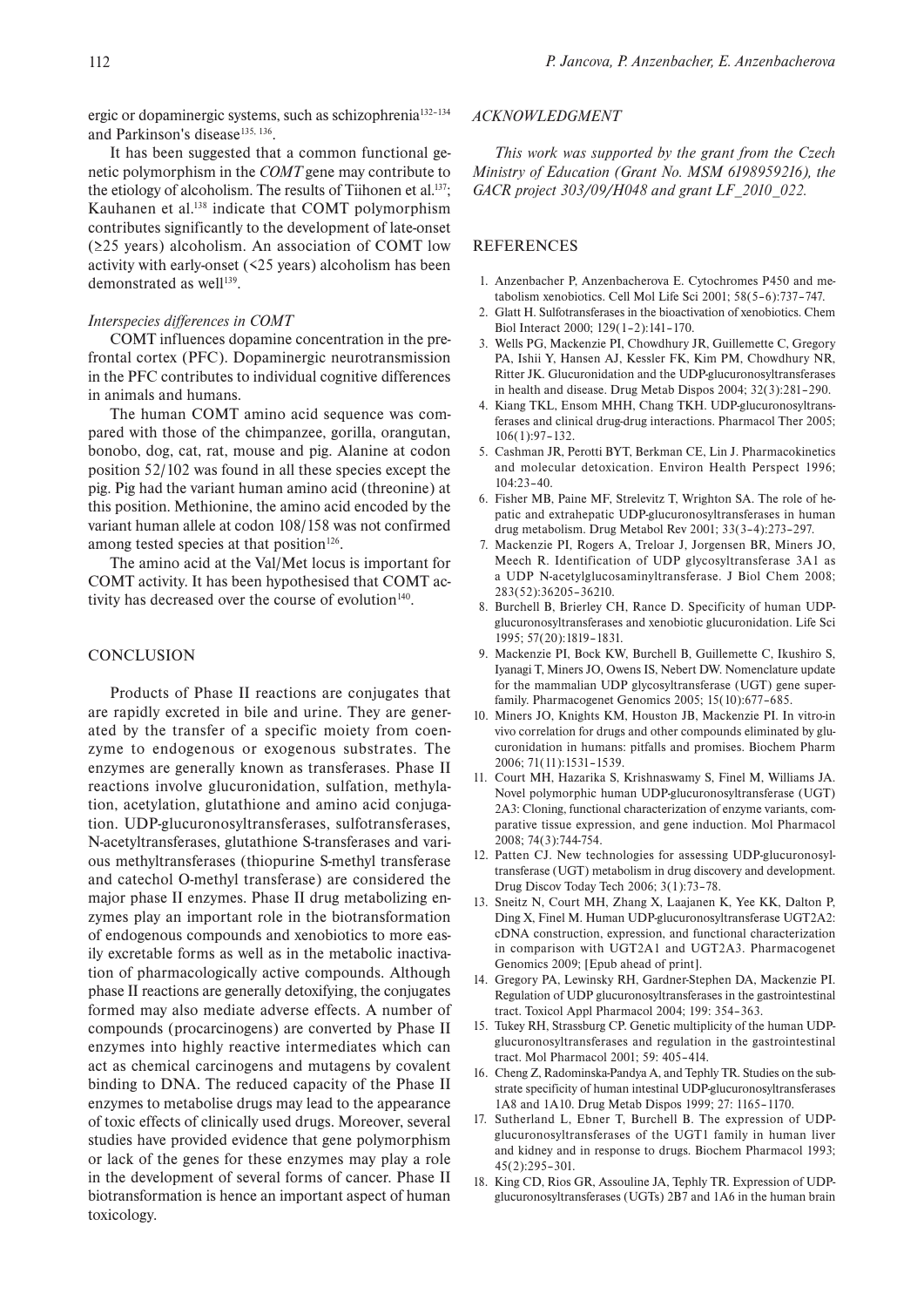and identification of 5-hydroxytryptamine as a substrate. Arch Biochem Biophys 1999; 365(1):156–62.

- 19. Collier AC, Ganley NA, Tingle MD, Blumenstein M, Marvin KW, Paxton JW, Mitchell MD, Keelan JA. UDP-glucuronosyltransferase activity, expression and cellular localization in human placenta at term. Biochem Pharmacol 2002; 63(3):409–419.
- 20. Tukey RH and Strassburg CP. Human UDP-glucuronosyltransferases: metabolism, expression, and disease. Annu Rev Pharmacol Toxicol 2000; 40: 581–616.
- 21. Wang X, Chowdhury JR, Chowdhury NR. Bilirubin metabolism: Applied physiology. Curr Paediatr 2006; 16(1):70–74.
- 22. Coffman BL, King CD, Rios GR, Tephly TR. The glucuronidation of opioids, other xenobiotics, and androgens by human UGT2B7Y(268) and UGT2B7H(268). Drug Metab Dispos 1998; 26(1):73–77.
- 23. King CD, Rios GR, Green MD, Tephly TR. UDPglucuronosyltransferases. Curr Drug Metab 2000; 1(2):143–161.
- 24. Wen Z, Martin DE, Bullock P, Lee KH, Smith PC. Glucuronidation of anti-HIV drug candidate bevirimat: identification of human UDP-glucuronosyltransferases and species differences. Drug Metab Dispos 2007; 35(3):440–448.
- 25. Chen Y, Xie S, Chen S, Zeng S. Glucuronidation of flavonoids by recombinant UGT1A3 and UGT1A9. Biochem Pharmacol 2008; 76(3):416–425.
- 26. Lewinsky RH, Smith PA, Mackenzie PI. Glucuronidation of bioflavonoids by human UGT1A10: structure-function relationships. Xenobiotica 2005; 35(2):117–129.
- 27. Uchaipichat V, Mackenzie PI, Elliot DJ, Miners JO. Selectivity of substrate (trifluoperazine) and inhibitor (amitriptyline, androsterone, canrenoic acid, hecogenin, phenylbutazone, quinidine, quinine, and sulfinpyrazone) "probes" for human udp-glucuronosyltransferases. Drug Metab Dispos 2006; 34(3):449–456.
- 28. Uchaipichat V, Winner LK, Mackenzie PI, Elliot DJ, Williams JA, Miners JO. Quantitative prediction of in vivo inhibitory interactions involving glucuronidated drugs from in vitro data: the effect of fluconazole on zidovudine glucuronidation. Br J Clin Pharmacol 2006; 61(4):427–439.
- 29. Ghosal A, Hapangama N, Yuan Y, Achanfuo-Yeboah J, Iannucci R, Chowdhury S, Alton K, Patrick JE, Zbaida S. Identification of human UDP-glucuronosyltransferase enzyme(s) responsible for the glucuronidation of posaconazole (Noxafil). Drug Metab Dispos 2004; 32(2):267–271.
- 30. Caraco Y, Sheller J, Wood AJ. Pharmacogenetic determinants of codeine induction by rifampin: the impact on codeine's respiratory, psychomotor and miotic effects. J Pharmacol Exp Ther 1997; 281(1):330–336.
- 31. Guillemette, C. Pharmacogenomics of human UDPglucuronosyltransferase enzymes. Pharmacogenomics J 2003; 3(3):136–158.
- 32. Mori A, Maruo Y, Iwai M, Sato H, Takeuchi Y. UDP-glucuronosyltransferase 1A4 polymorphisms in a Japanese population and kinetics of clozapine glucuronidation. Drug Metab Dispos 2005; 33(5):672–675.
- 33. Jinno H, Saeki M, Saito Y, Tanaka-Kagawa T, Hanioka N, Sai K, Kaniwa N, Ando M, Shirao K, Minami H, Ohtsu A, Yoshida T, Saijo N, Ozawa S, Sawada J. Functional characterization of human UDP-glucuronosyltransferase 1A9 variant, D256N, found in Japanese cancer patients. J Pharmacol Exp Ther 2003; 306(2):688–693.
- 34. Iida A, Saito S, Sekine A, Mishima C, Kitamura Y, Kondo K, Harigae S, Osawa S, Nakamura Y. Catalog of 86 single-nucleotide polymorphisms (SNPs) in three uridine diphosphate glycosyltransferase genes: UGT2A1, UGT2B15, and UGT8. J Hum Genet 2002; 47(10):505–510.
- 35. Kadakol A, Ghosh SS, Sappal BS, Sharma G, Roy Chowdhury J, Roy Chowdhury N. Genetic lesions of bilirubin uridine-diphosphoglucuronate glucuronosyltransferase (UGT1A1) causing Crigler-Najjar and Gilbert syndromes: correlation of genotype to phenotype. Hum Mutat 2000; 16(4): 297–306.
- 36. Arias IM, Gartner LM, Cohen M, Ezzer JB, Levi AJ. Chronic nonhemolytic unconjugated hyperbilirubinemia with glucuronyl trans-

ferase deficiency. Clinical, biochemical, pharmacologic and genetic evidence for heterogeneity. Am J Med 1969; 47(3):395–409.

- 37. Labrune P, Myara A, Hennion C, Gout JP, Trivin F, Odievre M. Crigler-Najjar type II disease inheritance: a family study. J Inherit Metab Dis 1989; (3):302–306.
- 38. Ehmer U, Lankisch TO, Erichsen TJ, Kalthoff S, Freiberg N, Wehmeier M, Manns MP, Strassburg CP. Rapid allelic discrimination by TaqMan PCR for the detection of the Gilbert's syndrome marker UGT1A1\*28. J Mol Diagn 2008; 10(6):549–552.
- 39. Matal J, Jancova P, Siller M, Masek V, Anzenbacherova E, Anzenbacher P. Interspecies comparison of the glucuronidation processes in the man, monkey, pig, dog and rat. Neuro Endocrinol Lett 2008; 29(5):738–743.
- 40. Kaji H, Kume T. Characterization of afloqualone N-glucuronidation: species differences and identification of human UDP-glucuronosyltransferase isoform(s). Drug Metab Dispos 2005; 33(1):60–67.
- 41. Court MH, Greenblatt DJ. Biochemical basis for deficient paracetamol glucuronidation in cats: an interspecies comparison of enzyme constraint in liver microsomes. J Pharm Pharmacol 1997; 49(4):446–449.
- 42. Court MH, Greenblatt DJ. Molecular basis for deficient acetaminophen glucuronidation in cats. An interspecies comparison of enzyme kinetics in liver microsomes. Biochem Pharmacol 1997; 53(7):1041–1047.
- 43. Krishnaswamy S, Duan SX, Von Moltke LL, Greenblatt DJ, Sudmeier JL, Bachovchin WW, Court MH. Serotonin (5-hydroxytryptamine) glucuronidation in vitro: assay development, human liver microsome activities and species differences. Xenobiotica 2003; 33(2):169–180.
- 44. Habuchi O. Diversity and functions of glycosaminoglycan sulfotransferases. Biochim Biophys Acta 2000; 1474(2):115–127.
- 45. Senggunprai L, Yoshinari K, Yamazoe Y. Selective role of sulfotransferase 2A1 (SULT2A1) in the N-sulfoconjugation of quinolone drugs in humans. Drug Metab Dispos 2009; 37(8):1711– 1717.
- 46. Strott CA. Sulfonation and molecular action. Endocr Rev 2002; 23(5):703–732.
- 47. Strassburg CP, Strassburg A, Kneip S, Barut A, Tukey RH, Rodeck B, Manns MP. Developmental aspects of human hepatic drug glucuronidation in young children and adults. Gut 2002; 50(2):259– 265.
- 48. Ring JA, Ghabrial H, Ching MS, Smallwood RA, Morgan DJ. Fetal hepatic drug elimination. Pharmacol Ther 1999; 84(3):429–445.
- 49. Glatt H, Meinl W. Pharmacogenetics of soluble sulfotransferases (SULTs). Naunyn Schmiedebergs Arch Pharmacol 2004; 369(1):55–68.
- 50. Gamage N, Barnett A, Hempel N, Duggleby RG, Windmill KF, Martin JL, McManus ME. Human sulfotransferases and their role in chemical metabolism. Toxicol Sci 2006; 90(1):5–22.
- 51. Surh Y-J. Bioactivation of benzylic and allylic alcohols via sulfoconjugation. Chem Biol Interact 1998; 109(1–3):221–235.
- 52. Lindsay J, Wang LL, Li Y, Zhou SF. Structure, function and polymorphism of human cytosolic sulfotransferases. Curr Drug Metab 2008; 9(2):99–105.
- 53. Weinshilboum RM, Otterness DM, Aksoy IA, Wood TC, Her C, Raftogianis RB. Sulfation and sulfotransferases 1: Sulfotransferase molecular biology: cDNAs and genes. FASEB J 1997; 11(1):3–14.
- 54. Falany CN, Xie X, Wang J, Ferrer J, Falany JL. Molecular cloning and expression of novel sulphotransferase-like cDNAs from human and rat brain. Biochem J 2000; 346 Pt 3:857–864.
- 55. Sakakibara Y, Suiko M, Pai TG, Nakayama T, Takami Y, Katafuchi J, Liu MC. Highly conserved mouse and human brain sulfotransferases: molecular cloning, expression, and functional characterization. Gene 2002; 285(1–2):39–47.
- 56. Takahashi S, Sakakibara Y, Mishiro E, Kouriki H, Nobe R, Kurogi K, Yasuda S, Liu MC, Suiko M. Molecular cloning, expression and characterization of a novel mouse SULT6 cytosolic sulfotransferase. J Biochem 2009; 146(3):399–405.
- 57. Dajani R, Hood AM, Coughtrie MW. A single amino acid, glu146, governs the substrate specificity of a human dopamine sulfotransferase, SULT1A3. Mol Pharmacol 1998; 54(6):942–948.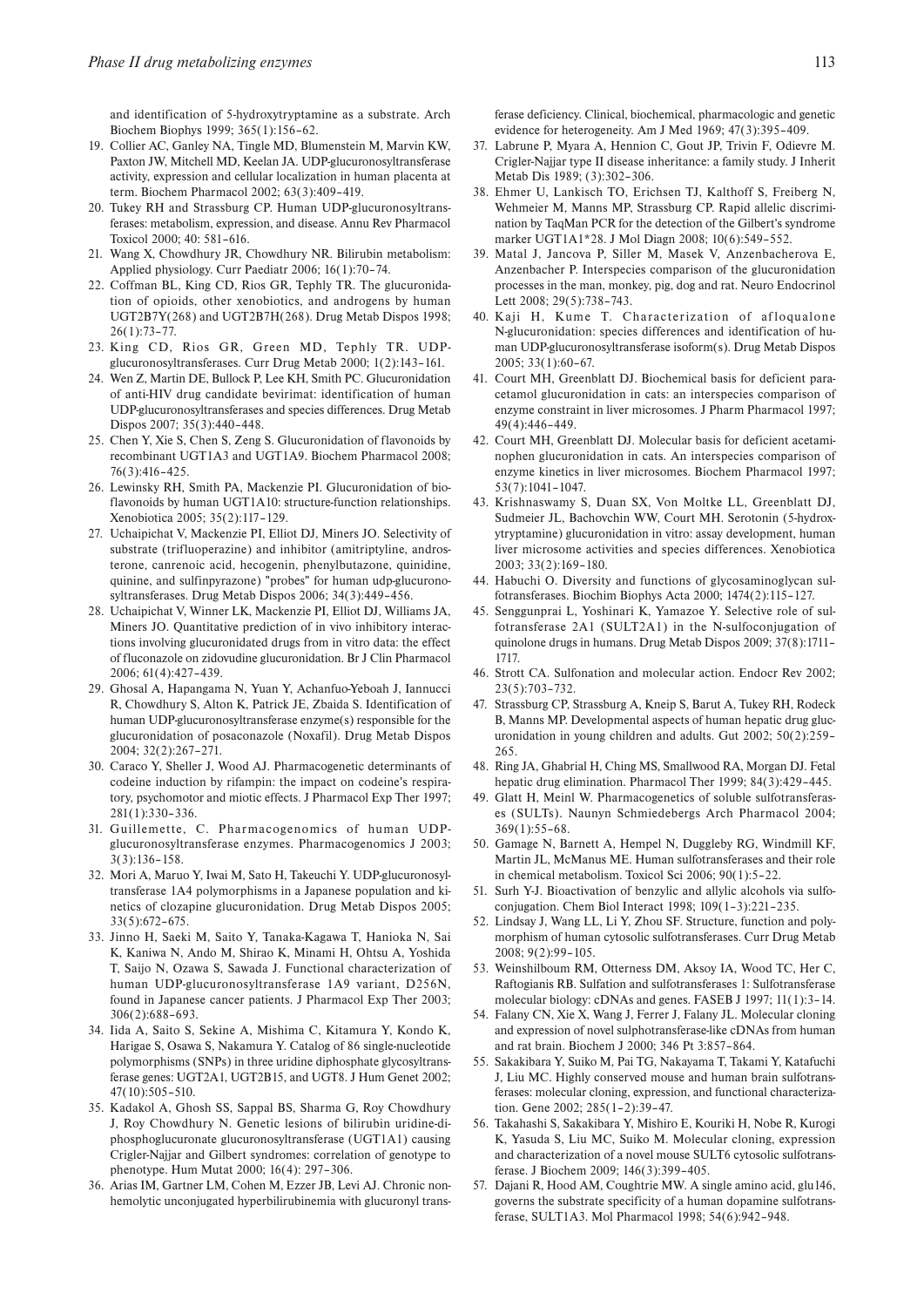- 58. Meinl W, Meerman JH, Glatt H. Differential activation of promutagens by alloenzymes of human sulfotransferase 1A2 expressed in Salmonella typhimurium. Pharmacogenetics 2002; 12(9):677–689.
- 59. Dajani R, Cleasby A, Neu M, Wonacott AJ, Jhoti H, Hood AM, Modi S, Hersey A, Taskinen J, Cooke RM, Manchee GR, Coughtrie MW. X-ray crystal structure of human dopamine sulfotransferase, SULT1A3. Molecular modeling and quantitative structure-activity relationship analysis demonstrate a molecular basis for sulfotransferase substrate specificity. J Biol Chem 1999; 274(53):37862–37868.
- 60. Fujita K, Nagata K, Ozawa S, Sasano H, Yamazoe Y. Molecular cloning and characterization of rat ST1B1 and human ST1B2 cD-NAs, encoding thyroid hormone sulfotransferases. J Biochem 1997; 122(5):1052–1061.
- 61. Pai TG, Sugahara T, Suiko M, Sakakibara Y, Xu F, Liu MC. Differential xenoestrogen-sulfating activities of the human cytosolic sulfotransferases: molecular cloning, expression, and purification of human SULT2B1a and SULT2B1b sulfotransferases. Biochim Biophys Acta 2002; 1573(2):165–170.
- 62. Li X, Clemens DL, Anderson RJ. Sulfation of iodothyronines by human sulfotransferase 1C1 (SULT1C1)\*. Biochem Pharmacol 2000; 60(11):1713–1716.
- 63. Yoshinari K, Nagata K, Shimada M, Yamazoe Y. Molecular characterization of ST1C1-related human sulfotransferase. Carcinogenesis 1998; 19(5):951–953.
- 64. Falany CN, Krasnykh V, Falany JL. Bacterial expression and characterization of a cDNA for human liver estrogen sulfotransferase. J Steroid Biochem Mol Biol 1995; 52(6):529–539.
- 65. Comer KA, Falany JL, Falany CN. Cloning and expression of human liver dehydroepiandrosterone sulphotransferase. Biochem J 1993; 289 ( Pt 1):233–240.
- 66. Javitt NB, Lee YC, Shimizu C, Fuda H, Strott CA. Cholesterol and hydroxycholesterol sulfotransferases: identification, distinction from dehydroepiandrosterone sulfotransferase, and differential tissue expression. Endocrinology 2001; 142(7):2978–2984.
- 67. Wang LQ, James MO. Inhibition of sulfotransferases by xenobiotics. Curr Drug Metab 2006; 7(1):83–104.
- 68. Vietri M, Pietrabissa A, Mosca F, Spisni R, Pacifici GM. Curcumin is a potent inhibitor of phenol sulfotransferase (SULT1A1) in human liver and extrahepatic tissues. Xenobiotica 2003; 33(4):357– 363.
- 69. De Santi C, Pietrabissa A, Mosca F, Rane A, Pacifici GM. Inhibition of phenol sulfotransferase (SULT1A1) by quercetin in human adult and foetal livers. Xenobiotica 2002; 32(5):363–368.
- 70. Nishimuta H, Ohtani H, Tsujimoto M, Ogura K, Hiratsuka A, Sawada Y. Inhibitory effects of various beverages on human recombinant sulfotransferase isoforms SULT1A1 and SULT1A3. Biopharm Drug Dispos 2007; 28(9):491–500.
- 71. King RS, Ghosh AA, Wu J. Inhibition of human phenol and estrogen sulfotransferase by certain non-steroidal anti-inflammatory agents. Curr Drug Metab 2006; 7(7):745–753.
- 72. Maiti S, Chen X, Chen G. All-trans retinoic acid induction of sulfotransferases. Basic Clin Pharmacol Toxicol 2005; 96(1):44–53.
- 73. Chen X, Baker SM, Chen G. Methotrexate induction of human sulfotransferases in Hep G2 and Caco-2 cells. J Appl Toxicol 2005; 25(5):354–360.
- 74. Chen Y, Huang C, Zhou T, Chen G. Genistein induction of human sulfotransferases in HepG2 and Caco-2 cells. Basic Clin Pharmacol Toxicol 2008; 103(6):553–559.
- 75. Arslan S, Silig Y, Pinarbasi H. An investigation of the relationship between SULT1A1 Arg(213)His polymorphism and lung cancer susceptibility in a Turkish population. Cell Biochem Funct 2009; 27(4):211–215.
- 76. Huang SK, Chiu AW, Pu YS, Huang YK, Chung CJ, Tsai HJ, Yang MH, Chen CJ, Hsueh YM. Arsenic methylation capability, myeloperoxidase and sulfotransferase genetic polymorphisms, and the stage and grade of urothelial carcinoma. Urol Int 2009; 82(2):227–234.
- 77. Bardakci F, Arslan S, Bardakci S, Binatli AO, Budak M. Sulfotransferase 1A1 (SULT1A1) polymorphism and susceptibility to primary brain tumors. J Cancer Res Clin Oncol 2008; 134(1):109–114.
- 78. Tsoi C, Falany CN, Morgenstern R, Swedmark S. Identification of a new subfamily of sulphotransferases: cloning and characterization of canine SULT1D1. Biochem J 2001; 356(Pt 3):891–897.
- 79. Yoshinari K, Nagata K, Ogino M, Fujita K, Shiraga T, Iwasaki K, Hata T, Yamazoe Y. Molecular cloning and expression of an amine sulfotransferase cDNA: a new gene family of cytosolic sulfotransferases in mammals. J Biochem 1998; 123(3):479–486.
- 80. Nagata K, Yamazoe Y. Pharmacogenetics of sulfotransferase. Annu Rev Pharmacol Toxicol 2000; 40:159–176.
- 81. Wang PC, Buu NT, Kuchel O, Genest J. Conjugation patterns of endogenous plasma catecholamines in human and rat. A new specific method for analysis of glucuronide-conjugated catecholamines. J Lab Clin Med 1983; 101(1):141–151.
- 82. Dunn RT 2nd, Klaassen CD. Tissue-specific expression of rat sulfotransferase messenger RNAs. Drug Metab Dispos 1998; 26(6):598–604.
- 83. Hein DW, McQueen CA, Grant DM, Goodfellow GH, Kadlubar FF, Weber WW. Pharmacogenetics of the arylamine N-acetyltransferases: a symposium in honor of Wendell W. Weber. Drug Metab Dispos 2000; 28(12):1425–1432.
- 84. Watanabe M, Sofuni T, Nohmi T. Nohmi. Involvement of Cys69 residue in the catalytic mechanism of N-hydroxyarylamine O-acetyltransferase of Salmonella typhimurium. Sequence similarity at the amino acid level suggests a common catalytic mechanism of acetyltransferase for S. typhimurium and higher organisms. J Biol Chem 1992; 267(12):8429–8436.
- 85. Payton M, Auty R, Delgoda R, Everett M, Sim E. Cloning and characterization of arylamine N-acetyltransferase genes from Mycobacterium smegmatis and Mycobacterium tuberculosis: increased expression results in isoniazid resistance. J Bacteriol 1999; 181(4):1343–1347.
- 86. Kawamura A, Graham J, Mushtaq A, Tsiftsoglou SA, Vath GM, Hanna PE, Wagner CR, Sim E. Eukaryotic arylamine N-acetyltransferase. Investigation of substrate specificity by highthroughput screening. Biochem Pharmacol 2005; 69(2):347–359.
- 87. Grant DM, Blum M, Beer M, Meyer UA. Monomorphic and polymorphic human arylamine N-acetyltransferases: a comparison of liver isozymes and expressed products of two cloned genes. Mol Pharmacol 1991; 39(2):184–191.
- 88. Kukongviriyapan V, Phromsopha N, Tassaneeyakul W, Kukongviriyapan U, Sripa B, Hahnvajanawong V, Bhudhisawasdi V. Inhibitory effects of polyphenolic compounds on human arylamine N-acetyltransferase 1 and 2. Xenobiotica 2006; 36(1):15–28.
- 89. Chen GW, Chung JG, Hsieh CL, Lin JG. Effects of the garlic components diallyl sulfide and diallyl disulfide on arylamine N-acetyltransferase activity in human colon tumour cells. Food Chem Toxicol 1998; 36(9–10):761–770.
- 90. Lin JG, Chen GW, Su CC, Hung CF, Yang CC, Lee JH, Chung JG. Effects of garlic components diallyl sulfide and diallyl disulfide on arylamine N-acetyltransferase activity and 2-aminofluorene-DNA adducts in human promyelocytic leukemia cells. Am J Chin Med 2002; 30(2–3):315–325.
- 91. Butcher NJ, Tetlow NL, Cheung C, Broadhurst GM, Minchin RF. Induction of human arylamine N-acetyltransferase type I by androgens in human prostate cancer cells. Cancer Res 2007; 67(1):85–  $92$
- 92. Agúndez JA. Polymorphisms of human N-acetyltransferases and cancer risk. Curr Drug Metab 2008; 9(6):520–531.
- 93. Lammer EJ, Shaw GM, Iovannisci DM, Finnell RH. Periconceptional multivitamin intake during early pregnancy, genetic variation of acetyl-N-transferase 1 (NAT1), and risk for orofacial clefts. Birth Defects Res A Clin Mol Teratol 2004; 70(11):846–852.
- 94. Kawamura A, Westwood I, Wakefield L, Long H, Zhang N, Walters K, Redfield C, Sim E. Mouse N-acetyltransferase type 2, the homologue of human N-acetyltransferase type 1. Biochem Pharmacol 2008; 75(7):1550–1560.
- 95. Walraven JM, Doll MA, Hein DW. Identification and characterization of functional rat arylamine N-acetyltransferase 3: comparisons with rat arylamine N-acetyltransferases 1 and 2. J Pharmacol Exp Ther 2006; 319(1):369–375.
- 96. Collins JM. Inter-species differences in drug properties. Chem Biol Interact 2001; 134(3):237–242.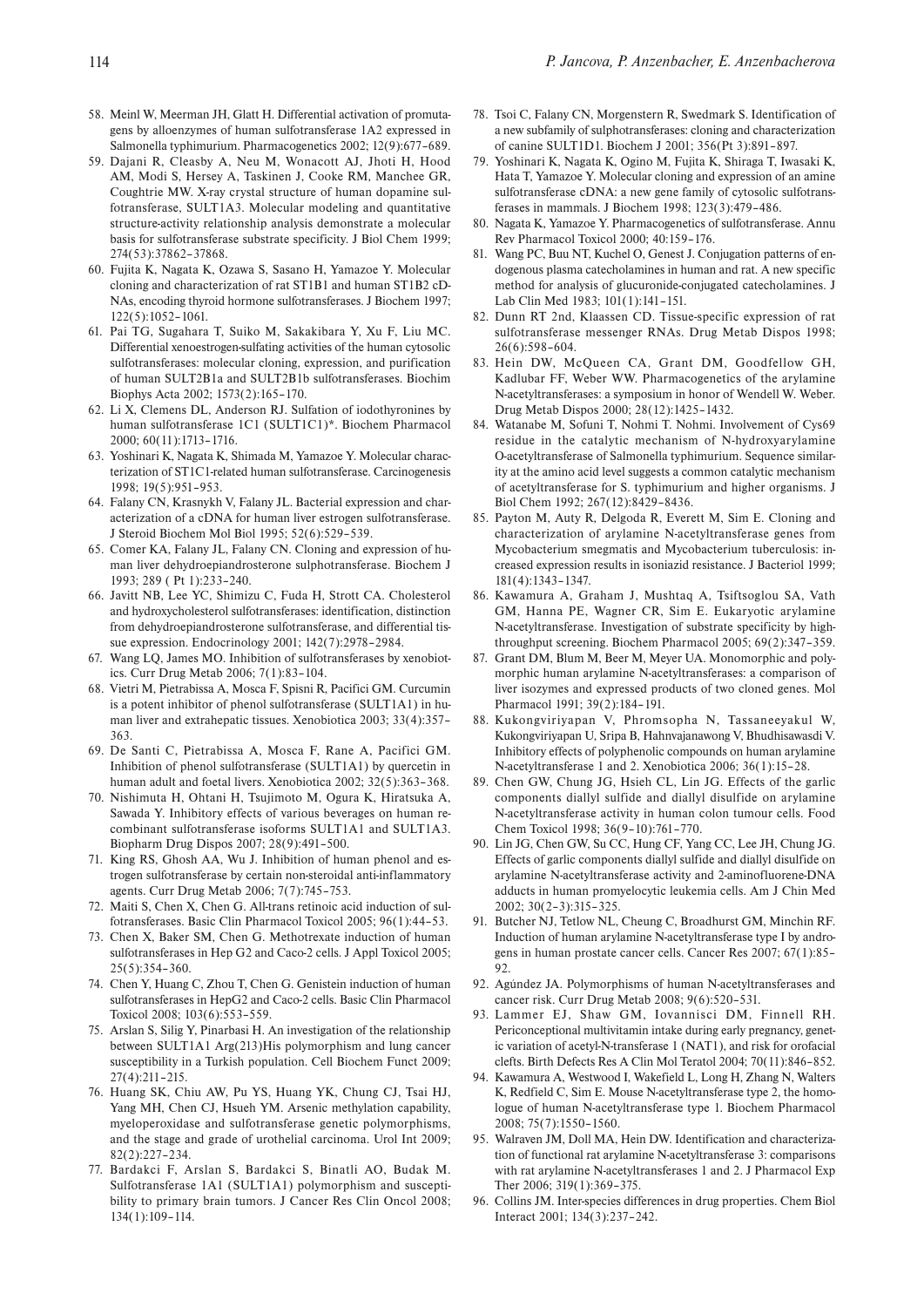- 97. Hearse DJ, Weber WW. Multiple N-acetyltransferases and drug metabolism. Tissue distribution, characterization and significance of mammalian N-acetyltransferase. Biochem J 1973; 132(3):519– 526.
- 98. van Bladeren PJ. Glutathione conjugation as a bioactivation reaction. Chem Biol Interact 2000; 129(1–2):61–76.
- 99. Sheehan D, Meade G, Foley VM, Dowd CA. Structure, function and evolution of glutathione transferases: implications for classification of non-mammalian members of an ancient enzyme superfamily. Biochem J 2001; 360(Pt 1):1–16.
- 100. Soboll S, Grundel S, Harris J, Kolb-Bachofen V, Ketterer B, Sies H. The content of glutathione and glutathione S-transferases and the glutathione peroxidase activity in rat liver nuclei determined by a non-aqueous technique of cell fractionation. Biochem J 1995; 311(Pt 3):889–894.
- 101. Morel F, Rauch C, Petit E, Piton A, Theret N, Coles B, Guillouzo A. Gene and protein characterization of the human glutathione S-transferase kappa and evidence for a peroxisomal localization. J Biol Chem 2004; 279(16):16246–16253.
- 102. Armstrong RN. Structure, catalytic mechanism, and evolution of the glutathione transferases. Chem Res Toxicol 1997; 10(1):2–18.
- 103. Hayes JD, Strange RC. Glutathione S-transferase polymorphisms and their biological consequences. Pharmacology 2000;  $61(3):154-166$
- 104. Kulkarni AA, Kulkarni AP. Retinoids inhibit mammalian glutathione transferases. Cancer Lett 1995; 91(2):185–189.
- 105. Ploemen JHTM, Van Ommen B, De Haan A, Venekamp JC, Van Bladeren PJ. Inhibition of human glutathione S-transferases by dopamine, α-methyldopa and their 5-S-glutathionyl conjugates. Chem Biol Interact 1994; 90(1):87–99.
- 106. Liu XP, Goldring CE, Wang HY, Copple IM, Kitteringham NR, Park BK. Extract of Ginkgo biloba induces glutathione-S-transferase subunit-P1 in vitro. Phytomedicine 2009; 16(5):451–455.
- 107. Williamson G, DuPont MS, Wanigatunga S, Heaney RK, Musk SRR, Fenwick GR, Rhodes MJC. Induction of glutathione S' transferase activity in hepG2 cells by extracts from fruits and vegetables. Food Chem 1997; 60(2):157–160.
- 108. Hayes JD, Flanagan JU, Jowsey IR. Glutathione transferases. Annu Rev Pharmacol Toxicol 2005; 45:51–88.
- 109. Iida A, Saito S, Sekine A, Harigae S, Osawa S, Mishima C, Kondo K, Kitamura Y, Nakamura Y. Catalog of 46 single-nucleotide polymorphisms (SNPs) in the microsomal glutathione S-transferase 1 (MGST1) gene. J Hum Genet 2001; 46(10):590–594.
- 110. Reitz RH, Mendrala AL, Guengerich FP. In vitro metabolism of methylene chloride in human and animal tissues: use in physiologically based pharmacokinetic models. Toxicol Appl Pharmacol  $1989.97(2):230-246$
- 111. Sherratt PJ, Williams S, Foster J, Kernohan N, Green T, Hayes JD. Direct comparison of the nature of mouse and human GST T1–1 and the implications on dichloromethane carcinogenicity. Toxicol Appl Pharmacol 2002; 179(2):89–97.
- 112. Igarashi T, Tomihari N, Ohmori S, Ueno K, Kitagawa H, Satoh T. Comparison of glutathione S-transferases in mouse, guinea pig, rabbit and hamster liver cytosol to those in rat liver. Biochem Int 1986; 13(4):641–648.
- 113. Weinshilboum R. Thiopurine pharmacogenetics: clinical and molecular studies of thiopurine methyltransferase. Drug Metab Dispos 2001; 29(4 Pt 2):601–605.
- 114. Oselin K, Anier K. Inhibition of human thiopurine S-methyltransferase by various nonsteroidal anti-inflammatory drugs in vitro: a mechanism for possible drug interactions. Drug Metab Dispos 2007; 35(9):1452–1454.
- 115. Fessing MY, Krynetski EY, Zambetti GP, Evans WE. Functional characterization of the human thiopurine S-methyltransferase (TPMT) gene promoter. Eur J Biochem 1998; 256(3):510–517.
- 116. Otterness DM, Szumlanski CL, Wood TC, Weinshilboum RM. Human thiopurine methyltransferase pharmacogenetics. Kindred with a terminal exon splice junction mutation that results in loss of aktivity. J Clin Invest 1998; 101(5):1036–1044.
- 117. Klemetsdal B, Wist E, Aarbakke J. Gender difference in red blood cell thiopurine methyltransferase activity. Scand J Clin Lab Invest 1993; 53(7):747–749.
- 118. McLeod HL, Krynetski EY, Wilimas JA, Evans WE. Higher activity of polymorphic thiopurine S-methyltransferase in erythrocytes from neonates compared to adults. Pharmacogenetics 1995; 5(5):281–286.
- 119. Szumlanski CL and Weinshilboum RM. Sulphasalazine inhibition of thiopurine methyltransferase: possible mechanism for interaction with 6-mercaptopurine and azathioprine. Br J Clin Pharmacol 1995; 39(4):456–459.
- 120. Schaeffeler E, Fischer C, Brockmeier D, Wernet D, Moerike K, Eichelbaum M, Zanger UM, Schwab M. Comprehensive analysis of thiopurine S-methyltransferase phenotype-genotype correlation in a large population of German-Caucasians and identification of novel TPMT variants. Pharmacogenetics 2004; 14(7):407–417.
- 121. Ujiie S, Sasaki T, Mizugaki M, Ishikawa M, Hiratsuka M. Functional characterization of 23 allelic variants of thiopurine S-methyltransferase gene (TPMT\*2 - \*24). Pharmacogenet Genomics 2008; 18(10):887–893.
- 122. Feng Q, Vannaprasaht S, Peng Y, Angsuthum S, Avihingsanon Y, Yee VC, Tassaneeyakul W, Weinshilboum RM. Thiopurine S-methyltransferase pharmacogenetics: functional characterization of a novel rapidly degraded variant allozyme. Biochem Pharmacol 2010; 79(7):1053–1061.
- 123. Jones TS, Yang W, EvansWE, Relling MV. Using HapMap Tools in Pharmacogenomic Discovery: The Thiopurine Methyltransferase Polymorphism. Clin Pharmacol Ther 2007; 81(5):729–734.
- 124. White SD, Rosychuk RA, Outerbridge CA, Fieseler KV, Spier S, Ihrke PJ, Chapman PL. Thiopurine methyltransferase in red blood cells of dogs, cats, and horses. J Vet Intern Med 2000; 14(5):499–502.
- 125. Wang LN, Zhang L, Nan F, Cheng JQ, Bu H, Liang MZ, Lu YR. HPLC determination and diversity analysis of thiopurine methyltransferase activity in human and pig. Sichuan Da Xue Xue Bao Yi Xue Ban 2006; 37(3):460–463.
- 126. Shield AJ, Thomae BA, Eckloff BW, Wieben ED, Weinshilboum RM. Human catechol O-methyltransferase genetic variation: gene resequencing and functional characterization of variant allozymes. Mol Psychiatry 2004; 9(2):151–160.
- 127. Ulmanen I, Peränen J, Tenhunen J, Tilgmann C, Karhunen T, Panula P, Bernasconi L, Aubry J-P, and Lundström K. Expression and intracellular localization of catechol-Omethyltransferase in transfected mammalian cells. Eur J Biochem 1997; 243(1– 2):452–459.
- 128. Taskinen J, Ethell BT, Pihlavisto P, Hood AM, Burchell B, Coughtrie MW. Conjugation of catechols by recombinant human sulfotransferases, UDP-glucuronosyltransferases, and soluble catechol O-methyltransferase: structure-conjugation relationships and predictive models. Drug Metab Dispos 2003; 31(9):1187–1197.
- 129. Lehmann L, Jiang L, Wagner J. Soy isoflavones decrease the catechol-O-methyltransferase-mediated inactivation of 4-hydroxyestradiol in cultured MCF-7 cells. Carcinogenesis 2008; 29(2):363–370.
- 130. Antonini A, Abbruzzese G, Barone P, Bonuccelli U, Lopiano L, Onofrj M, Zappia M, Quattrone8 A. COMT inhibition with tolcapone in the treatment algorithm of patients with Parkinson's disease (PD): relevance for motor and non-motor features. Neuropsychiatr Dis Treat 2008; 4(1):1–9.
- 131. Lachman HM, Papolos DF, Saito T, Yu YM, Szumlanski CL, Weinshilboum RM. Human catechol-O-methyltransferase pharmacogenetics: Description of a functional polymorphism and its potential application to neuropsychiatric disorders. Pharmacogenetics 1996; 6(3):243–250.
- 132. Park TW, Yoon KS, Kim JH, Park WY, Hirvonen A, Kang D. Functional catechol-O-methyltransferase gene polymorphism and susceptibility to schizophrenia. Eur Neuropsychopharmacol 2002; 12(4):299–303.
- 133. Egan MF, Goldberg TE, Kolachana BS, Callicott JH, Mazzanti CM, Straub RE, Goldman D, Weinberger DR. Effect of COMT Val108/158 Met genotype on frontal lobe function and risk for schizophrenia. Proc Natl Acad Sci U S A 2001; 98(12):6917– 6922.
- 134. Glatt SJ, Faraone SV, Tsuang MT. Association between a functional catechol O-methyltransferase gene polymorphism and